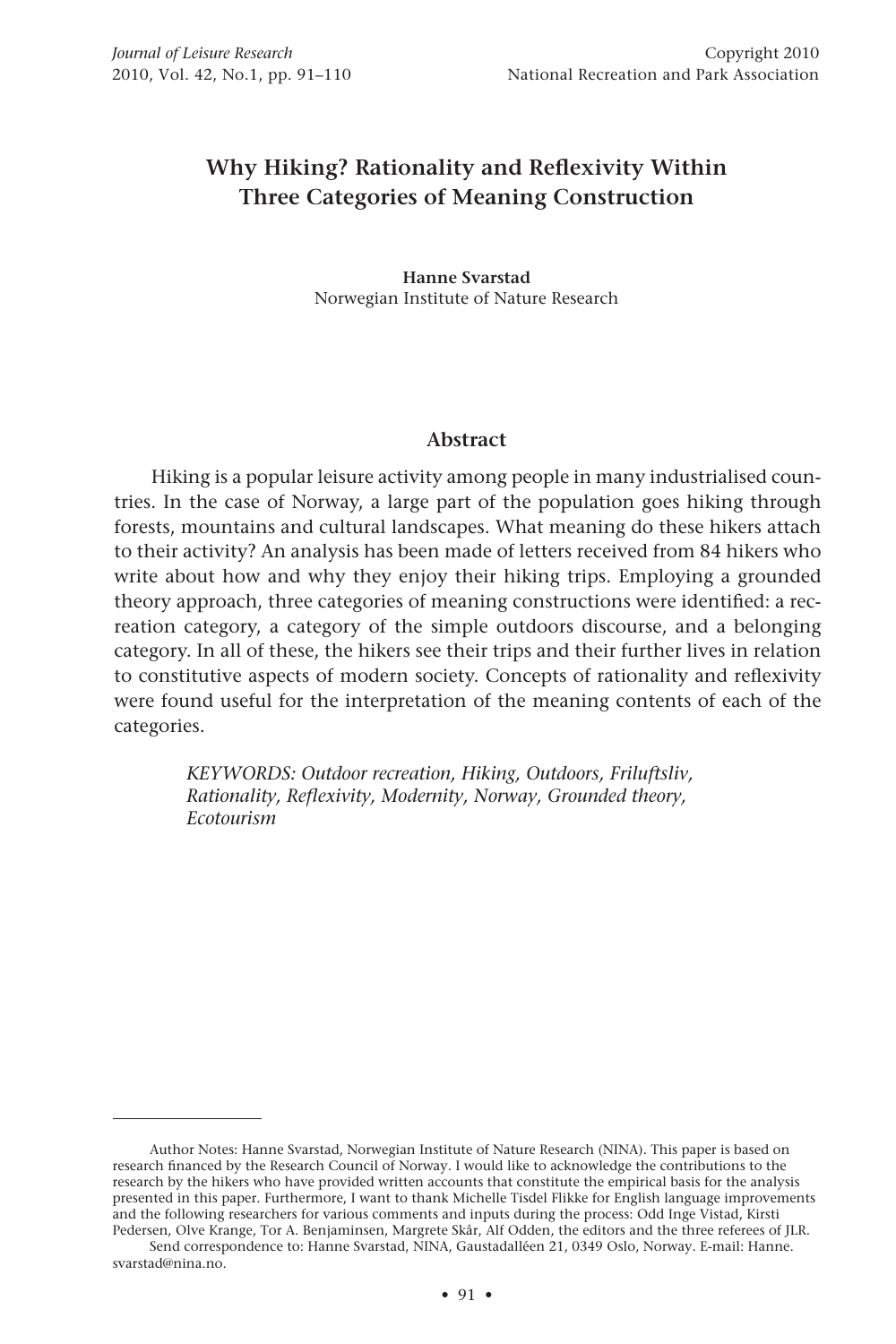#### **Introduction**

In Norway, "hiking" consists of leisure trips conducted on foot during the summer and on cross-country skis during the winter. Thus, hiking or strolling trips are based on the use of the human body and are enacted without motorized vehicles. A trip may take less than an hour, or it may take many days. Hikers typically go through forests, or into mountain areas, or pass through landscapes that to various degrees bear signs of human influences from present or earlier activities. In Norwegian, hiking is talked about as "going on a trip" (*gå på tur*).

Hiking constitutes an important part of outdoor activities in Norway and is part of what Norwegians call *friluftsliv* (literally "free air life"). Dunlap and Heffernan (1975) distinguish between two types of recreational activities: Hunting and fishing are *consumptive activities*, while hiking is among the activities labelled *appreciative*. Besides hiking, many other activities may also be labelled appreciative outdoor recreation, for instance, picnicking or sun bathing on a lawn or a beach, or activities involving the use of motorized vehicles.

In contrast to some outdoor sports, hiking does not imply any formalised competition (Olwig 1995). Hiking must also be distinguished from activities implying substantial modifications of the landscape by arenas and installations, such as those for downhill skiing or golf. There are also significant differences between hiking and a wide range of outdoor activities requiring more specialised skills, for example mountain base jumping, climbing, dog sledding and off-road biking (Bischoff and Odden 2002, Mæland 2004).

A recent national survey shows that as many as 82% of the adult population (age 16-74) went hiking on foot in 2004, and 50% went cross-country skiing. Altogether, 95% of the population was involved in at least one type of outdoor recreation (Odden 2005). Although almost every Norwegian goes hiking sometimes, social differences can be found. An unpublished study by the Norwegian Trekking Association (*Den Norske Turistforening*) provided an image of the typical mountain hiker as a person with higher education who comes from Eastern Norway (thus, most likely an urban dweller), and who works in the public sector (cited in Pederson 1995). Furthermore, Pedersen (1995) has found gendered patterns, with women tending to go on shorter hikes than men, on hikes closer to home, and together with family.

Norway is not at all the only country in which hiking is a popular leisure activity. Odden (2008) has compared existing survey data about walks among adults (age 16-74) in six countries and found that although Norway ranks first, this activity is common in the other countries, too. In Norway, 95% of people hike, in Denmark the figure is 92%, in Sweden it is 87%, and in Finland it is 81%. These figures included people who answered that they had been out on walks at least once during the prior twelve months.

For cross-country skiing, Norway and Finland are on the top of the list of countries with survey data on this activity with 48% and 46% participation, respectively. After that comes Sweden (29%), Austria (17%), Canada (17%), Switzerland (15%), and finally, the United States (4%). Sweden, Norway and USA are the only countries with relatively long time series data on walking. Over the last decades, all of these show growth in walking (Odden 2008).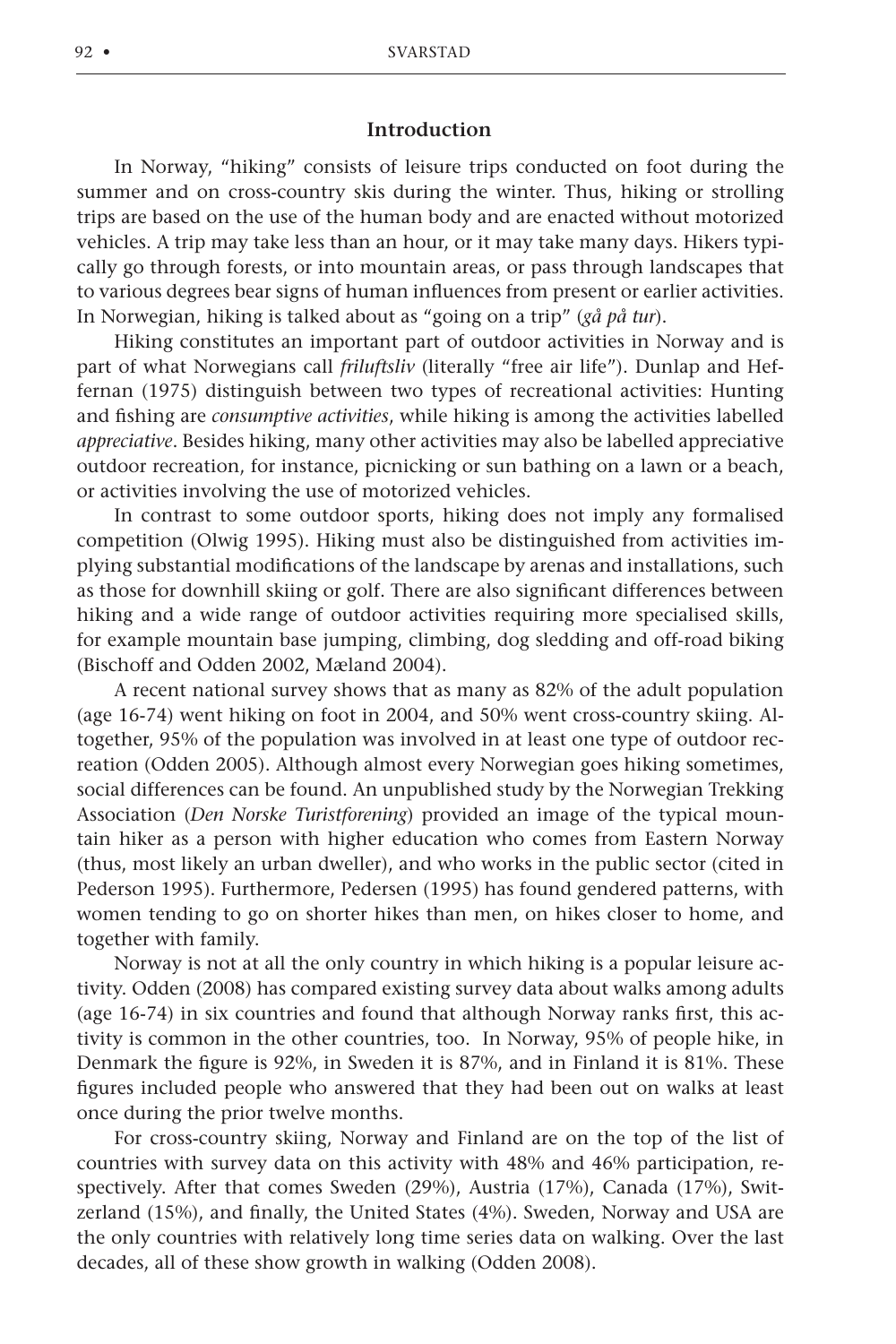This paper addresses the question of why people enjoy hiking. In order to understand this, it is necessary to investigate what constructions of meaning hikers themselves make. In the broad field of leisure studies, one of the approaches is to make "modernity" the context in which leisure occurs and evolves (e.g. Rojek 1995, Wang 1996, Kuentzel 2000). In some of the recent studies of Norwegian outdoor activities, modernity also constitutes a central reference for several scholars (e.g. Pedersen 1995, Riese and Vorkinn 2002, Tordsson 2003, Bischoff and Odden 2002, Skaar and Odden 2008).

What is modernity? Within classical sociology, modernity and modernisation are connected to the transition from traditional to industrial societies. Social theorists describe society in terms of a *late* modernity (e.g. Habermas 1992), *high* modernity (e.g. Giddens 1991), *liquid* modernity (Bauman 2000), or *post*modernity (e.g. Lyotard 1997). Terms such as modernity, modern society, and late modern society are used about a variety of aspects of society, and are often applied without a precise definition. In this paper, I apply the term "modern society" in reference to Western contemporary societies, bearing in mind the highly developed production structure of these societies and that most of the population enjoy a high degree of consumption and the security of an advanced welfare state.

This paper provides an analysis based on relatively extensive qualitative material where Norwegian hikers themselves wrote about their engagement and passion for this leisure activity. My point of departure for analysing this material was an interest for learning about why hiking is an activity with such a broad appeal today in a modern society such as Norway.

### *The Methodology of the Grounded Theory Analysis*

In 2002 and 2003, the Norwegian Institute of Nature Research invited people to submit letters with their thoughts on their involvement in hiking. Such invitations were first presented in 50,000 pamphlets that were made available to visitors through the managed hut system of the Norwegian Trekking Association (DNT). Invitations were also provided to members of DNT through their membership magazine. To ensure a good participation from rural areas, advertisements were also published in ten rural newspapers in five different regions of Norway. People were encouraged to write about what a good outdoor trip is for them, either in general or through the description of one particular trip.

Through the submission of 81 accounts, 84 persons responded to the request of writing about why they go hiking<sup>1</sup>. The accounts ranged from one to 60 pages, the latter constituting a diary based on long trips over several summers in a row. Most contributions were between two and five pages. The contributors were not selected as a representative sample of Norwegian hikers but constituted a selfselected group of people who undertook the relatively high effort to participate. A great majority of the contributors were women (62 of 84 persons, 74 %). In comparison, survey data from 2004 showed that the same share of men and women reported to go walking (83 and 82 % respectively), while there was a small but sig-

<sup>&</sup>lt;sup>1</sup> Three of the written contributions were submitted by two persons together. Thus, the 81 accounts were submitted by 78 individuals and three couples.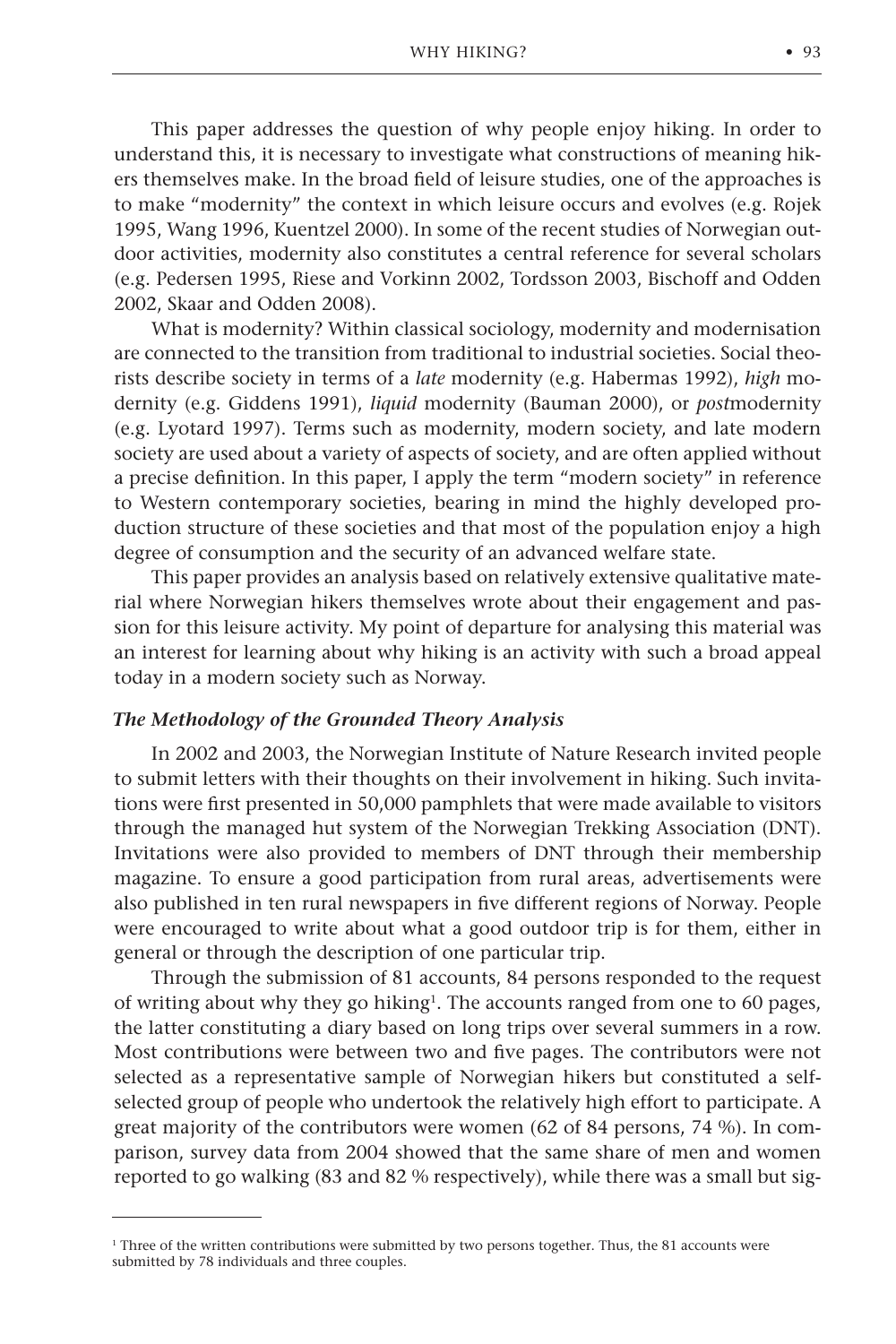nificant difference for cross-country skiing (53% men and 47 % women) (Odden 2008). The predominance of women who expressed their views in writing is in contrast to the situation of the public space in Norway, in which Pedersen (1999) has recognised that most authors of books and articles on the outdoors are men<sup>2</sup>. The analysis did not reveal any gendered differences in the contributions to the content of the categories of meaning constructions described below.

A strength of the study lies in the thorough way that respondents shared their thoughts on why they enjoy hiking. Further, the influence by researchers is in this case much less than most other methods in which researchers, for instance, formulate questions of surveys and interviews.

An analytical approach based on grounded theory (Glasser and Strauss 1967, Strauss and Corbin 1990, Richards and Richards 1994, Mjøset 2005, 2006) was applied to the data. Grounded theory is an epistemological approach for qualitative studies in which induction plays a central role, in contrast to mainstream social science strategies where empirical investigations are designed to test the relevance of theories.

Because grounded theory does not require that a researcher explore a specific theory at early stages of data analysis, the researcher can concentrate more on interesting aspects of the empirical material that may otherwise be overlooked, and at later stages it is possible to consider the application of a broad range of relevant theories. Grounded theory also provides a strategy for the elaboration of new theories that, in contrast to a vast part of the grand social theories, are grounded in empirical knowledge.

 Prior to the analysis of the empirical material, I did not have any particular theories in mind to bring into the study for testing or application. Furthermore, since I had not carried out any prior studies about hiking or other aspects of outdoor activities, I did not have any theories in mind from the field of the subject matter. Nevertheless, I did not enter the study entirely without pre-established knowledge. For one thing, I am a Norwegian and belong to the vast majority who regularly go hiking. Some scholars, adhering to a positivist tradition, believe that researchers studying their own "tribes" cannot be objective. From other perspectives, an inside position may hinder one from seeing interesting aspects because they constitute the "taken-for-grantedness" that, for instance, Bourdieu (1977) acknowledges with his notion of doxa. On the other hand, practical knowledge of a topic and related cultural aspects may constitute a resource for quality checks. Hence I have tried to make use of my insider position by trying to enhance the understanding of the empirical material by comparisons of analytical possibilities to my own practices of hiking and related reflections. Thus, there is an addition of participatory observation that goes along with the various phases of the analysis of the written material.

<sup>2</sup> A similar majority of women (65% of 630 answers) contributed to the production of life stories in a competition arranged by the social researchers Almås and Gullestad (1990, 1990 eds.). Furthermore, in an analysis of high school essays on humans and nature, Pedersen (2003) notes that this methodology, to a greater extent, captures the perceptions of girls/women than those of boys/men.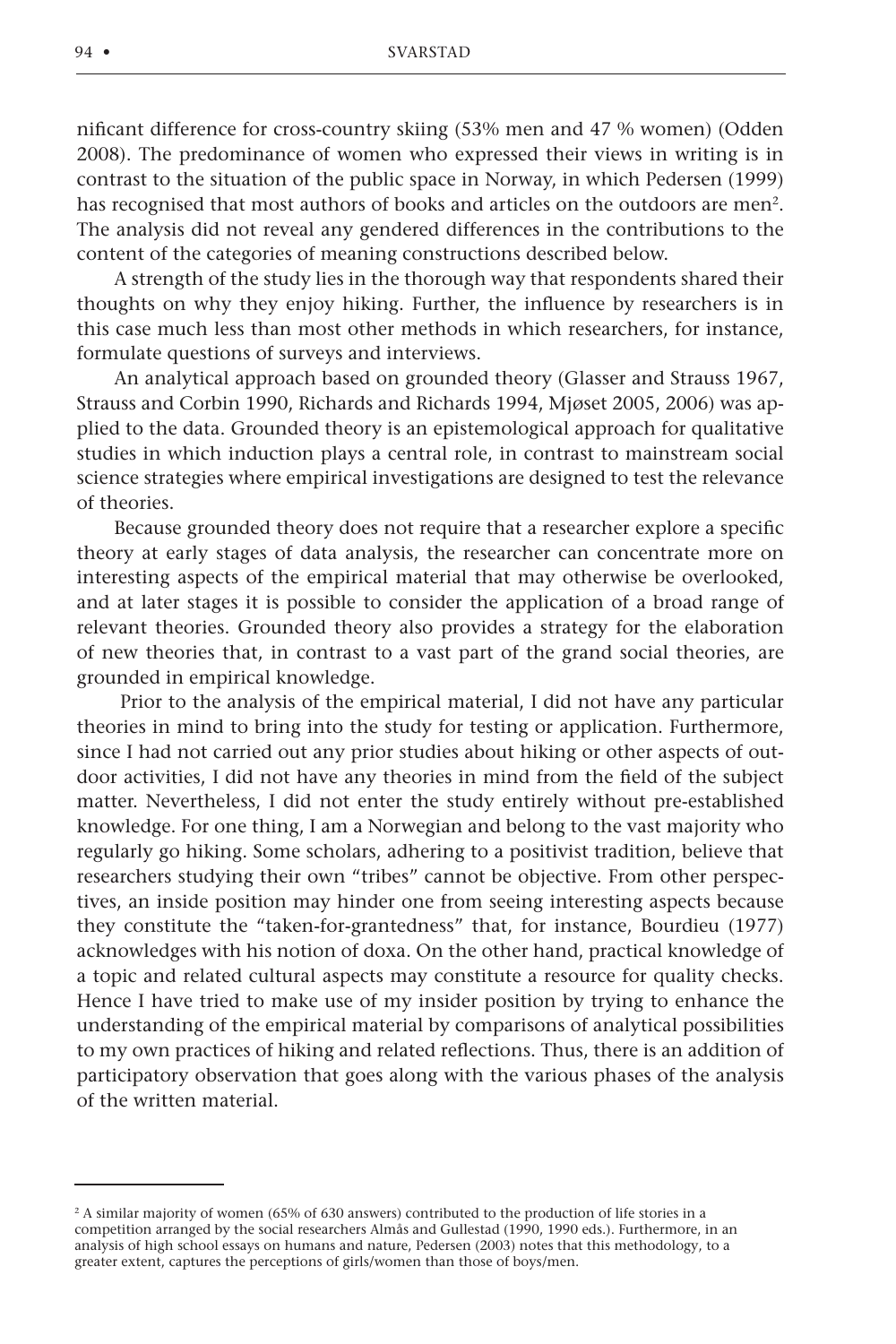The analysis of the empirical material was conducted through four phases. During the first phase, I reviewed all of the material at least three times, using an open coding procedure, and developing an index of a variety of codes as they grew out of the coding process. Instead of applying one of the computer programs designed for such analyses, I used a manual method with coding on sheets of paper (marked with respondent number and page number), and at the end of this exercise, made copies so that I could collect all pages with the same indexed code in the same file. Compared to relevant computer programs, this manual technique provides an easy way to alternate back and forth between comparisons of fragments, on the one hand, and, on the other hand, seeing fragments in their broader contexts of each account. The first phase of data analysis resulted in a large number of files of coded elements that organised the material according to the aspects covered in the accounts, such as descriptions of various types of experiences and positive benefits from hiking trips.

In the second phase, I looked for connections between the content of various codes, and I found here the discovery of types of micro-macro relations particularly interesting. This work was conducted while still not bringing in any particular theories for comparison. The effort led to the synthesis of index codes down to three categories, which I labelled as: (1) the recreation category, (2) the category of the simple outdoors discourse, and (3) the belonging category. In the first category, hiking is interpreted as recreation and as an aspect of a harmonious understanding of contemporary society and everyday life. The second category provides constructions of hiking as a way of living out a critique of society. In the third category, the activity of hiking is used as a means for establishing a sense of belonging and continuity of one's own life in relation to earlier and traditional ways of living. The simple outdoors category was the first to clearly emerge in the analysis, and it provided a comparative basis that made it possible to "see" the first category instead of taking its premises for granted. Further reading and consideration of the material was necessary before the belonging category was also identified as a dimension of the same kind as the two first categories.

It is important to stress that the appearance of meaning contents belonging to one of the categories in an account does not exclude the appearance also of one or even both of the other two categories. Thus, many of the respondents have multiple ways of reflecting and making sense about their passion for hiking. The three categories may be interpreted as three different discourses on hiking and outdoors. The empirical material provides an example that shows how individuals may draw upon different discourses when they construct their own meanings and produce their own stories about their ways of living.

In the third phase of the analysis, I undertook a literature study relevant to the topic of hiking and with a special focus on Norway. I discovered that there is a considerable body of literature on the broad topic of the outdoors, and that the vast bulk of contributions to this literature have been written by men with a strong moral platform that in my empirical material is reflected in category 2 of a simple outdoors discourse. Furthermore, I also found an emerging trend among writers of the outdoors in Norway to focus on new and "modern" trends of specialised outdoor activities. In contrast, my study focuses on an activity considered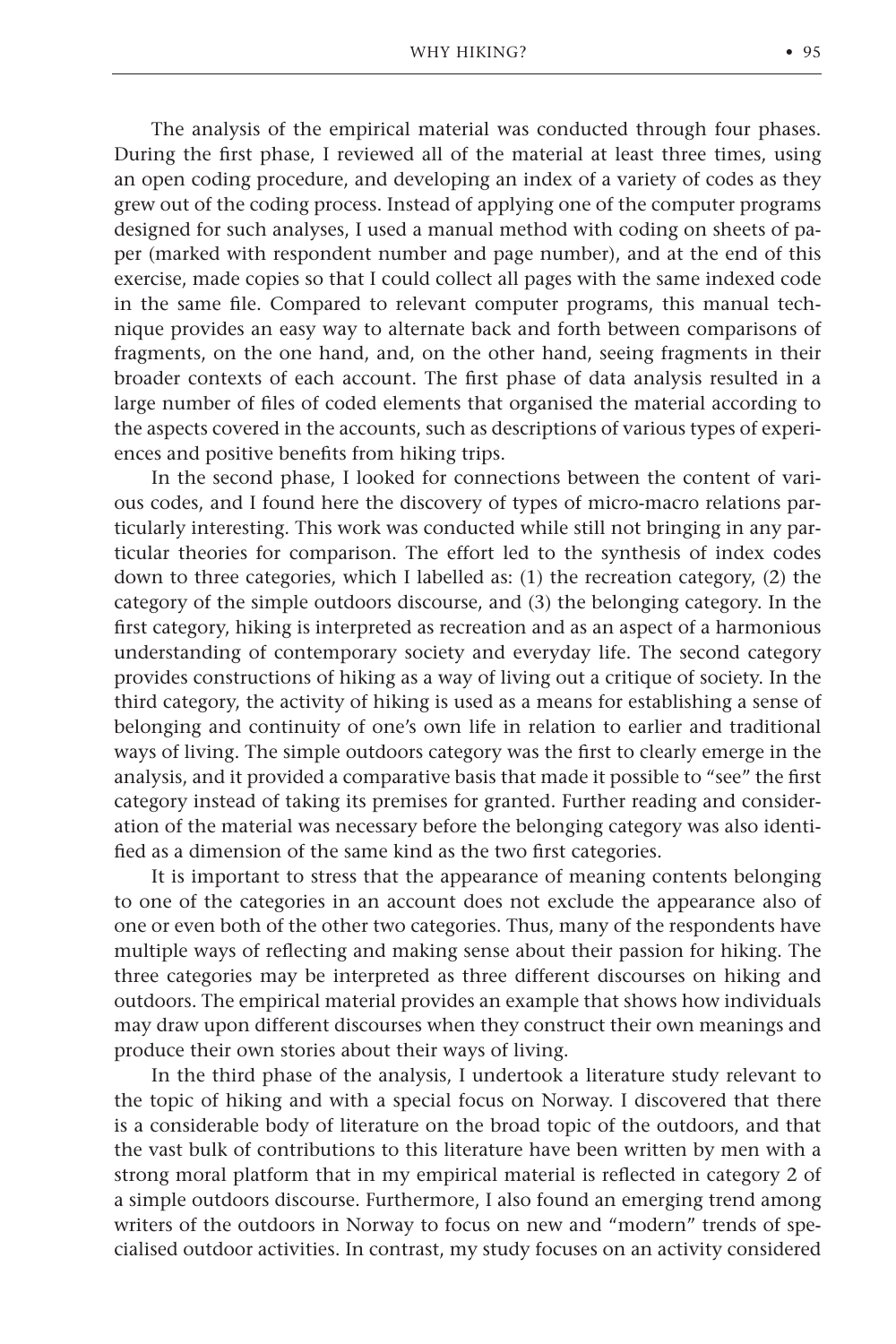more "traditional". Yet, this study shows that the meaning constructions around this activity are tightly connected to important features of the modern society in which they are produced.

In phase four, I searched for a deeper understanding of each of the three categories, focusing specifically on micro-macro connections of people's way of living their lives and their related reflections in connection to features of the contemporary society. In my search for relevant theory at this stage, I found it appropriate to examine various theoretical notions on modernity. I concluded that Weber's concepts of formal and system rationality adds substantially to the interpretation of the meaning categories. Further, I found Giddens' notion of reflexivity also to enhance the understanding of each of the categories. In the literature examination of the fourth phase, I also conducted a broad review of literature on leisure studies in order to identify relevant theoretical perspectives. The findings of the paper have been subjected to "communicative validation" (Kvale 1999) through examination by other social scientists, including experts on outdoors in Norway.

### *Rationality and Reflexivity*

Weber dealt with the topic of rationality in a variety of ways. It is useful to apply a major conceptual distinction between his dual notion of "formal (instrumental) rationality" as an action type on the individual (micro) level, and "system rationality" (or rationalism) as a macro concept within institutionalised foundations. The foundation of Western society with its market-based production and bureaucratic management in the private and state sectors is described as system rationality. Building on Weber's last theory of Western capitalism, Collins (1986) has established a causal chain in which several factors lead to a "rationalized capitalism," involving entrepreneurial organization of capital, rationalized technology, free labour force and unrestricted markets. Formal rationality action is based on the calculation of what most effectively leads to the fulfilment of defined goals. Weber's other ideal types of action are based on value orientation, affections and tradition. Weber thought that the system rationality of modern society would create a highly effective "machinery" of human beings and physical objects. He did not only see formal rationality as a choice, but also as an enforced requirement for individual action. Furthermore he was worried that a consequence would be felt by individuals as an "iron cage" (Mjøset 1980, Collins 1986, Weber 1978).

Reflexivity is, according to Anthony Giddens, a feature that distinguishes modernity from traditional society, and reflexivity increases in late modernity. All social forms and actions are subject to reflexivity. This implies that knowledge replaces traditions as guides for social practices. Thus, knowledge provides a basis for considerations of various alternatives for action. Social practices are constantly changed in light of information about these practices. Reflexivity of the self constitutes an important dimension in which "self-identity is constituted by the reflexive ordering of self-narratives" (Giddens 1991:244). This implies that individuals construct their own identities in which they define who they are and what they do (Giddens 1990, 1991). The notion of "reflexivity" was found useful in the interpretations of findings in the study reported here, especially in terms of how hikers reflect on their lives in relation to society, and in how requirements related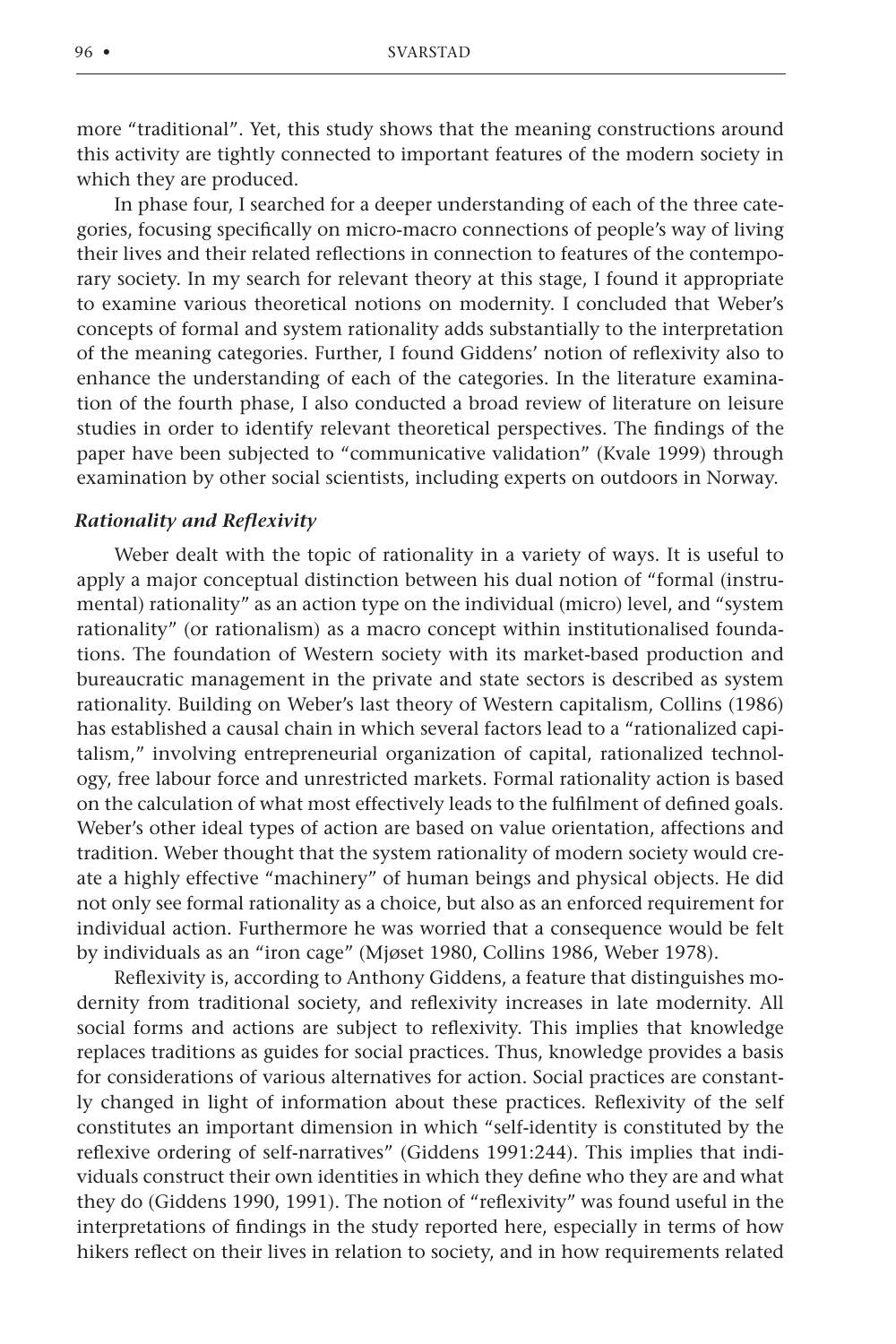to system rationality constitute a central subject for these reflections.

In the following, I will present each of the three categories. First, I describe each category the way that it was identified in phase two, Thereafter, I present my interpretations of each of these categories in light of the theoretical literature that I found to be most useful in phases three and four.

# **1. The recreation category–hiking as re-creation of societal performance abilities**

In many of the response letters of the study, hiking appears as a means of re-creating the ability to achieve and function properly in contemporary society. Physical health aspects of hiking are often mentioned, and psychological aspects receive even more attention. Regarding physical shape, one respondent wrote, for instance, that for her, hiking was "a good prescription which gives cheap and good health treatment without pills" (Respondent  $(R)$  62)<sup>3</sup>. Another respondent argued that hiking is important in "a time in which the ordinary man in the street becomes flabbier, fatter and sicker" (R 53).

Three metaphors tend to reappear when the respondents address mental health. The first is that hiking provides an opportunity to disengage or detach the mind (in Norwegian: *koble av*.). This is seen as a very positive feature and something that is not possible in one's hectic everyday life. The second is that hiking implies that "batteries are being re-charged." For instance: "A new work day awaits us and we meet with charged batteries" (R 4). Along the same lines, nature experiences are seen as "refilling," as "breathing space," which we need "as a counterweight to a hectic everyday life so full of time limits and appointments" (R 42). The third metaphor is a notion of hiking as an act of mental purification. One respondent emphasised that his hiking provides "purifications and renewal of the mind" (R 28). Another hiker wrote that she lets herself become taken by the "intensive, beautiful, soul balsaming landscape" (R 16).

A feeling of happiness related to hiking provides an important motivation for several respondents, as this straightforward comment expresses: "When I go hiking, I become happy during the trip and afterwards" (R 76). In the empirical material, the emergence of happiness is often seen as important for one's total quality of life, and as a dimension that adds to one's ability to meet the demands of work. One hiker (R 42) characterizes (her) hiking as "pure antidepressant".

In addition, many respondents stress that their hiking provides an opportunity for reflection and contemplation. For instance:

"When the silence has fallen, the thoughts arrive. These are thoughts from a hectic and challenging work week. It has not been possible to reflect over these thoughts before. Now the thoughts can come, there is no disturbance" (R 4).

Finally, "peace and quietness" (*fred og ro*) are often emphasised as important aspects of hiking. Respondent 5 put it this way: "The hiking trips give an inner quietness and peace, which is difficult to find otherwise." Likewise, Respondent 50 wrote: "First of all I walk in the mountains to get away from the noise and fuss of everyday life, feel the quietness on the body, listen to the silence which still can be found in the mountains."

<sup>&</sup>lt;sup>3</sup> All translations of the quotes in this paper from Norwegian to English have been done by the author.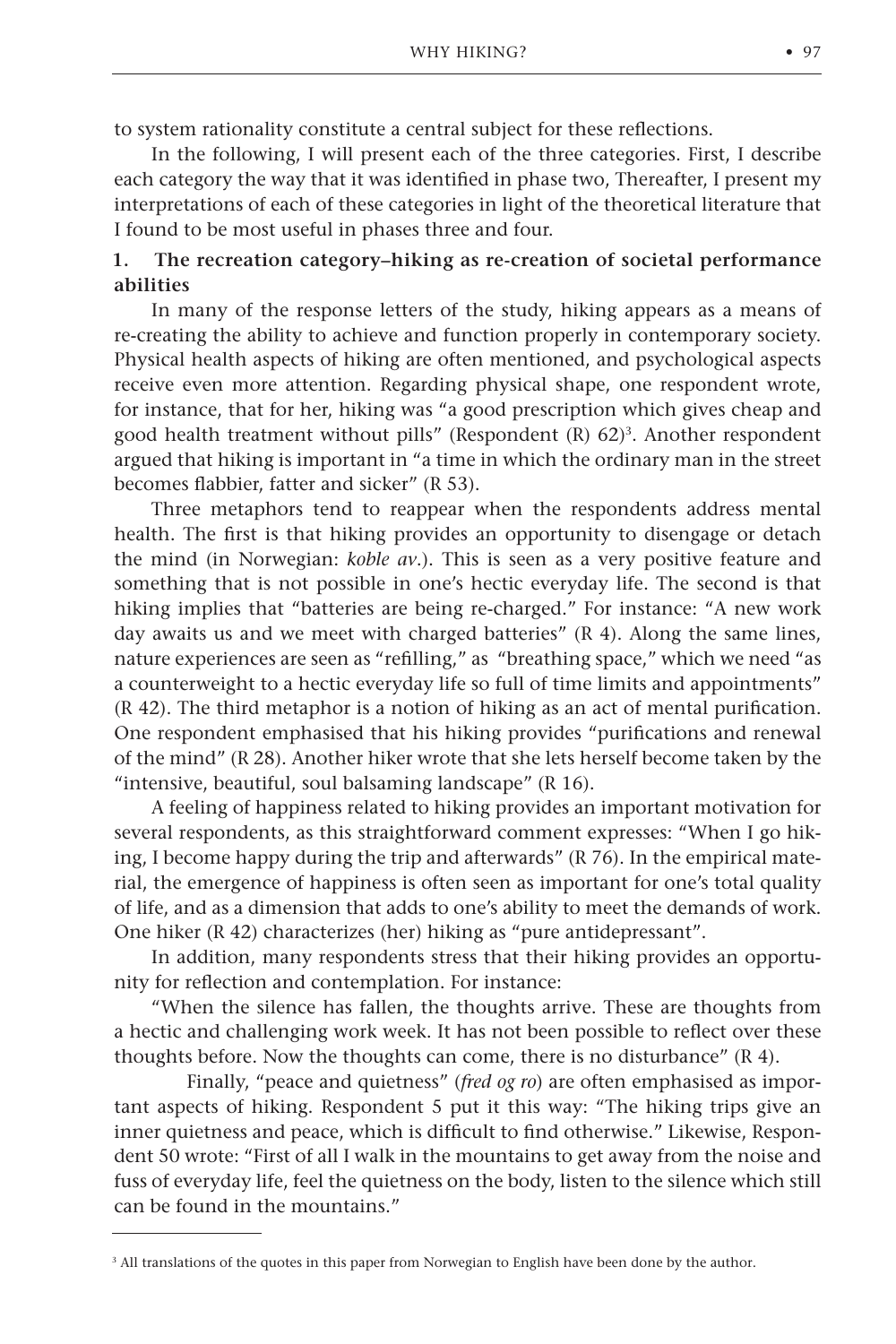### *Interpreting the Findings of the Recreation Category*

In the recreation category, hiking is seen as providing positive effects on physical as well as mental fitness. The writers connect these positive effects to their abilities to meet performance requirements in work and daily life. Such requirements of efficiency and productivity are primarily needed at work, but respondents also point to other aspects of everyday life with many expectations and duties.

Adorno and Horkheimer (1973:137) have described amusement under late capitalism as the extension of work. Amusement provides an escape from the mechanized work process. Furthermore, it *re-creates* strength and the renewed ability to continue coping with work. Hiking constitutes a leisure activity in which many of the writers feel that they receive renewal and "refilling" of physical and mental strength to deal with the demands of society.

During the last hundred years, *Fordist* and *Post-Fordist* production systems have provided important features of societal system rationality. Fordism implies physically demanding jobs, often of repetitive and mechanical activities. In return, workers are guaranteed employment; they receive relatively high wages which support mass consumption; and their working hours and leisure time are regulated. Post-Fordism, which evolved in the end of the 20<sup>th</sup> century, consists of flexible production directed towards a flexible consumption (Lipietz 1987, Harvey 1989, Rojek 1997). Respondents' comments within the recreation category fit well with this macro-sociological understanding of the economy. Here, hiking functions as an important re-creation of the ability to work. Both Fordism and Post-Fordism impose tough demands on the work force, and they reward performance with leisure and an opportunity for increased consumption or spending. Demand for commodities and services then stimulates the economy. While the consumptive aspects of recreation are not immediately obvious in the writings of respondents whose comments were included in the recreation category, they are implicit. In the Norwegian economy, the activity of hiking contributes considerably, and increasingly, to the economy through the building and use of second homes (cabins) in rural areas, as well as by consumption of a variety of goods and services related to transportation, food, lodging and equipment (Vittersø 2007).

Wang (1996) argues that it is useful to distinguish between *logos-modernity* and *eros-modernity*. Whereas logos-modernity coincides with the concept presented above of formal rationality, eros-modernity encompasses irrational and nonrational desires and demands. In addition to the disciplined work handled more or less by logos-modernity, Wang finds that modernity also is characterized by an enthusiasm for pleasure-seeking in the form of institutional leisure and culture. Eros-modernity provides a source of life-satisfaction and without that, life is experienced as boring and meaningless.

Many of the respondents interpret hiking as a source of pleasure. In the texts there are descriptions of enjoyable aspects, such as looking at beautiful landscapes, and listening to the natural sounds of birds and brooks. At the same time, hiking provides relaxation and recreation that is useful in relation to work tasks. Thus, the concepts of both logos-modernity and eros-modernity are relevant in understanding why people engage in hiking.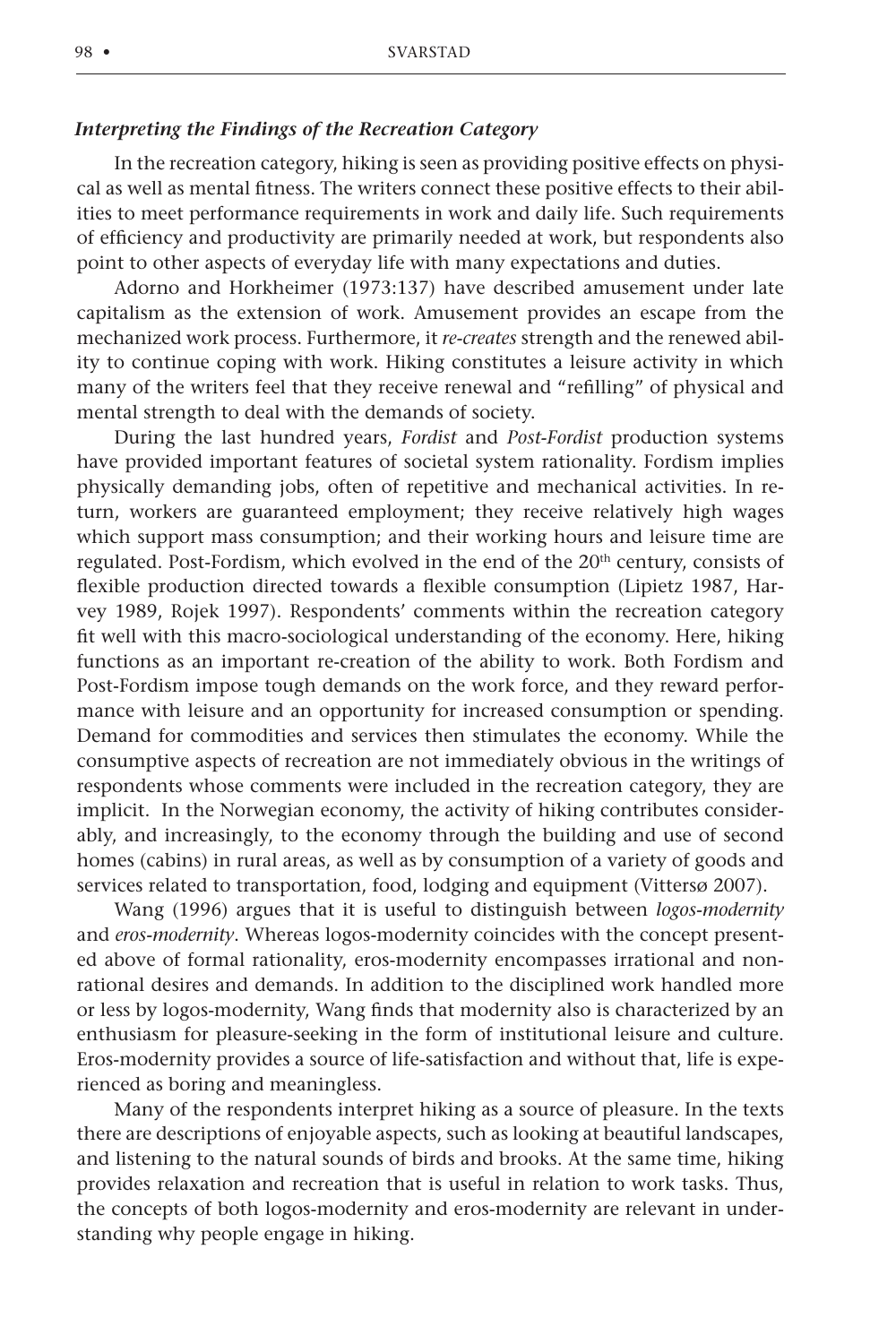Because society is characterized by a system rationality that people experience as highly demanding and challenging, the meaning constructions of the recreation category imply that hiking provides a renewal of spirit so that one can cope with society's demands. The re-creational effects of hiking turn the activity itself into a formal rational element in the lives of people. Aspects of logos-modernity as well as eros-modernity contribute to these re-creational effects and to an overall logos-modernity, and, thus, to a formal rationality on the individual level in response to the system rationality on the macro level.

Reflexivity also becomes a rational means by which individuals are more capable of handling everyday requirements. In this regard, hiking serves as an outlet for deeper thoughts about aspects of the otherwise hectic life. Besides, aesthetic dimensions of landscapes and other experiential satisfactions generate thoughts about pleasant dimensions of life. Moreover, reflexivity contributes to an identity construction of the participant as a "hiker."

## **2. The category of the simple outdoors discourse–hiking as a way of living out a critique of society**

In the second category, hiking is interpreted by the respondents as a way of living out a critique of society. This category of the simple outdoors discourse is not as prevalent in the material as the recreation category, but it is clearly present in about a tenth of the written texts. As statements in the recreation category show, hiking is seen as precious, but producers of the simple outdoors discourse of hiking also express strong criticism of modern aspects of society such as urbanization, a focus on commodities and shopping, the lack of silence, the lack of natural surroundings, tight time schedules, and so on. Thus, in the recreation category, hiking provides a means for individuals to better adjust to life in the modern society, but in the category of the simple outdoors discourse, respondents see hiking as an alternative to modern society.

For example, one respondent wrote the following:

"Nobody can live a happy and fully worthwhile life without nature! 'Nonsense!' some will say. But it is really not possible. Those who live without contact with nature survive in a way, but surely with reduced quality of life. They are exposed to the tarmac syndrome, large city fever, shopping mall germs, neon lights, plastic values and disposable delights. They fumble and search, and they think that all happiness comes from a fat wallet. …But *I* find *real pleasure* in more natural surroundings. *My* thoughts circle around the mountains, around "my" mountains, around "new" mountains, or around the ocean, on summits and on paths, on the next opportunity to a new experience—a nature experience" (R 42).

The following quote also demonstrates a clear opposition to the consumption society and holds hiking to be an alternative: "Strong forces raise people to be 'good' consumers, who spend their leisure with shopping instead of going hiking" (R 61). That respondent also commented that people tend to think that happiness can be bought. She strongly opposes that, and holds that instead "the most precious moments of full happiness are free of charge."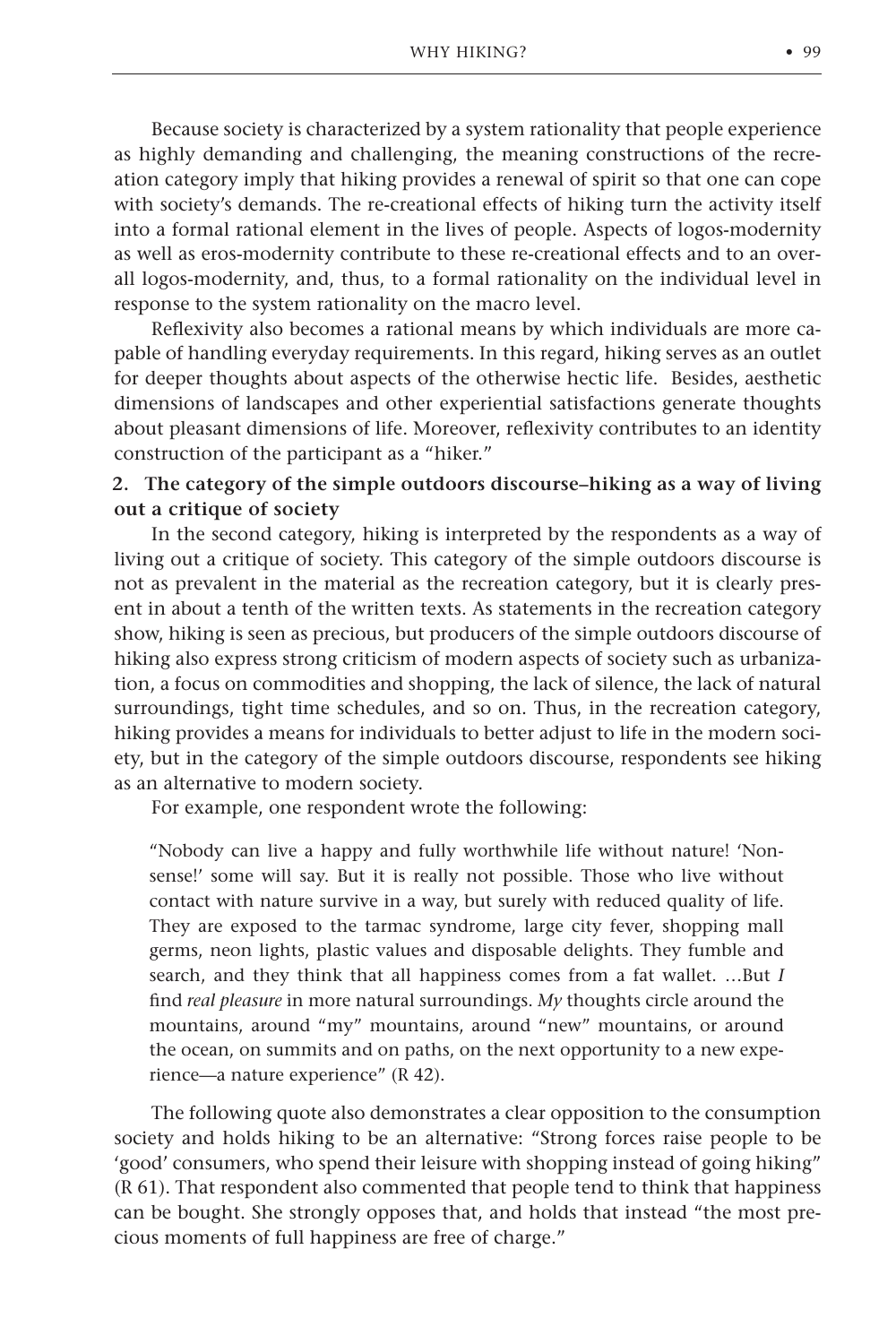The texts grouped within the simple outdoors discourse category often stress the perception of "real luxury" in the simple life of hiking, in contrast to the conventional perception of luxury in the sense of material wealth. Two respondents, for instance, wrote about the experience of drinking water from a brook in the mountains as the world's best "champagne" (Rs 3 and 16). Another respondent described her perception of luxury in the sense of finding a space to put up her tent with several features of the landscape providing her with natural luxury:

"My favourite campsite is located at least some hundred meters away from the nearest path, preferably against a rock which hides the tent. A few meters away there is a chuckling creek, and this has a puddle of warmed water for the evening bath for a sweaty body. The campsite has at least one big flat stone which is suitable as combined dining table and chair, and a distance away some larger stones can function as privy walls to screen from onlookers. Some birds fly around and twitter, while no mosquito thrives in the area. The favourite campsite has a view to some nice summits, it has sun until late evening, but it may be shady in the morning. And of course the terrain is flat and without stones on the spot where the tent is pitched" (R 48).

This respondent also makes a comparison to conventional luxury: "When I sit outside my tent and eat my simple dinner by sunset, I sometimes think: Can really all the rich people who stay in luxury hotels or eat at five star restaurants around the world be as happy and satisfied as me?" (R 48).

Besides a general critique of modern consumerism, a more specific attitude of anti-consumerism regarding outdoor equipment is also expressed. For instance:

"One can go slowly, fast, backwards, sideways, on ones hands. Nobody cares.… Thus, one can walk in weather-beaten, old and worn-out clothing, yes, one can even almost go naked. Or decorate oneself in the last style from Adidas, Nike or whatever it is called. I don't do that" (R 69).

Besides the critique directed at commodity consumption in modern society, there is also a criticism of the lack of freedom regarding the use of one's own time. As a contrast to perceptions of the peace, quietness, and freedom of hiking, there are complaints such as this about society in general: "… here are clock cards and quality controls, and even seminars to learn how to handle stress, a Wednesday this autumn between 11 AM and 3 PM" (R 27).

In the simple outdoors discourse category, one also finds concern for the conservation of nature, and this grows out of a strong sense of unity with nature. One respondent wrote:

"The most important aspect of a good experience in nature is the pleasure. By giving the children this experience from when they are small, they learn how to pay attention to and respect everything that sprouts and grows. It is a gift to live in harmony with oneself and the surroundings. A large part of this gift you get by using, experiencing, feeling and enjoying nature" (R 30).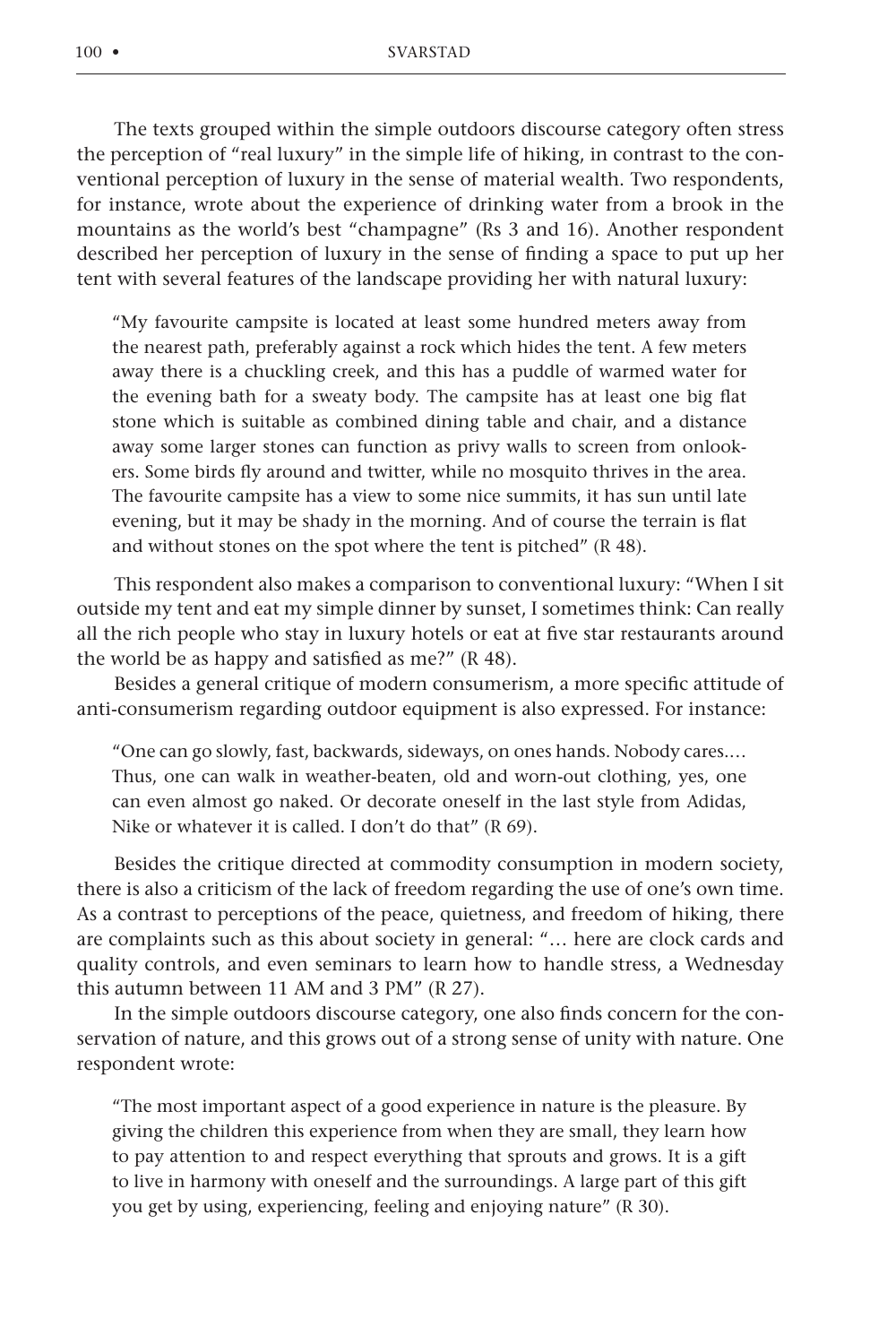A metaphor of "feeling at home" in nature was also used by several of the respondents. One wrote: "To get to the mountains is like coming home" (R 20). Another remarked: "When gathering by a warming fire one feels like home. We feel actually more (at) home here than in our own house" (R 70).

#### *Interpreting the Findings of the Category of the Simple Outdoors Discourse*

When examining Norwegian literature on the outdoors (*friluftsliv*), the simple outdoors discourse category provides remnants of an established critique of society discourse in Norway<sup>4</sup>. The academics Gunnar Breivik, Sigmund Kvaløy, Nils Faarlund and Arne Næss have for several decades been central contributors to this discourse. Breivik (1978) perceives the simple outdoors as an objective, as well as a way to re-direct society towards a new "eco society" built on ecological principles. Likewise, Kvaløy (1978) sees the simple outdoors as one of several channels leading away from the "industrial growth society". An ecologically benign outdoors builds on an understanding of the ecological and social crisis of our society. This type of outdoors is intended to increase the national self-reliance on natural resources, an element that Kvaløy argues is central to achieve sustainability. Faarlund (1978) argues the importance that people find their way to "eco-lifestyles," which are consistent with the "ethological inheritance" of human beings. Faarlund holds this to be the natural life for which human beings are programmed. The eco-lifestyles provide the solution for the ecological crisis, and the simple outdoors constitutes a way to such eco-lifestyles. Arne Næss (1976) endores outdoors in terms of playful forms of short stays in nature. He has established guidelines for ethical and ecological responsible behaviors outdoors, in counterpoint to strong forces that try to replace such simple activities with mechanised, environmentally destructive and competition-based stays in nature.

The central producers of the simple outdoors discourse are critical of hiking that is practiced merely as recreation. Kvaløy, for instance, argues that the outdoors ought to contribute to our ability to handle what he sees as society's ecological and social crisis. This is contrary to viewing outdoors as a relief valve that strengthens the grip of the industrial growth society (Kvaløy 1978). Likewise, Faarlund (1974:41) remarks that the outdoors must not become simply a place to rehabilitate the techno culture and artificial respiration of a culture that is contrary to what he sees as the inherited premises of human beings and the ecological interplay of the planet. Furthermore, Faarlund (1978) also warns against commercialisation related to the outdoors, such as that related to equipment, and he argues for supporting primary and traditional producers through the use of items like wool clothing and wood skis (Faarlund 1983).

The Norwegian discourse about the simple outdoors has links to similar thinking in other countries. From the USA, for instance, Dunlap and Heffernan have defended appreciative recreational activities, such as hiking, camping and nature photography, that attempt "to enjoy the natural environment without altering it" and are "compatible with the 'preservationist' orientation which attempts to

<sup>4</sup> Here, I apply a concept of "discourse" by defining it as a shared way of understanding and presenting a social phenomenon.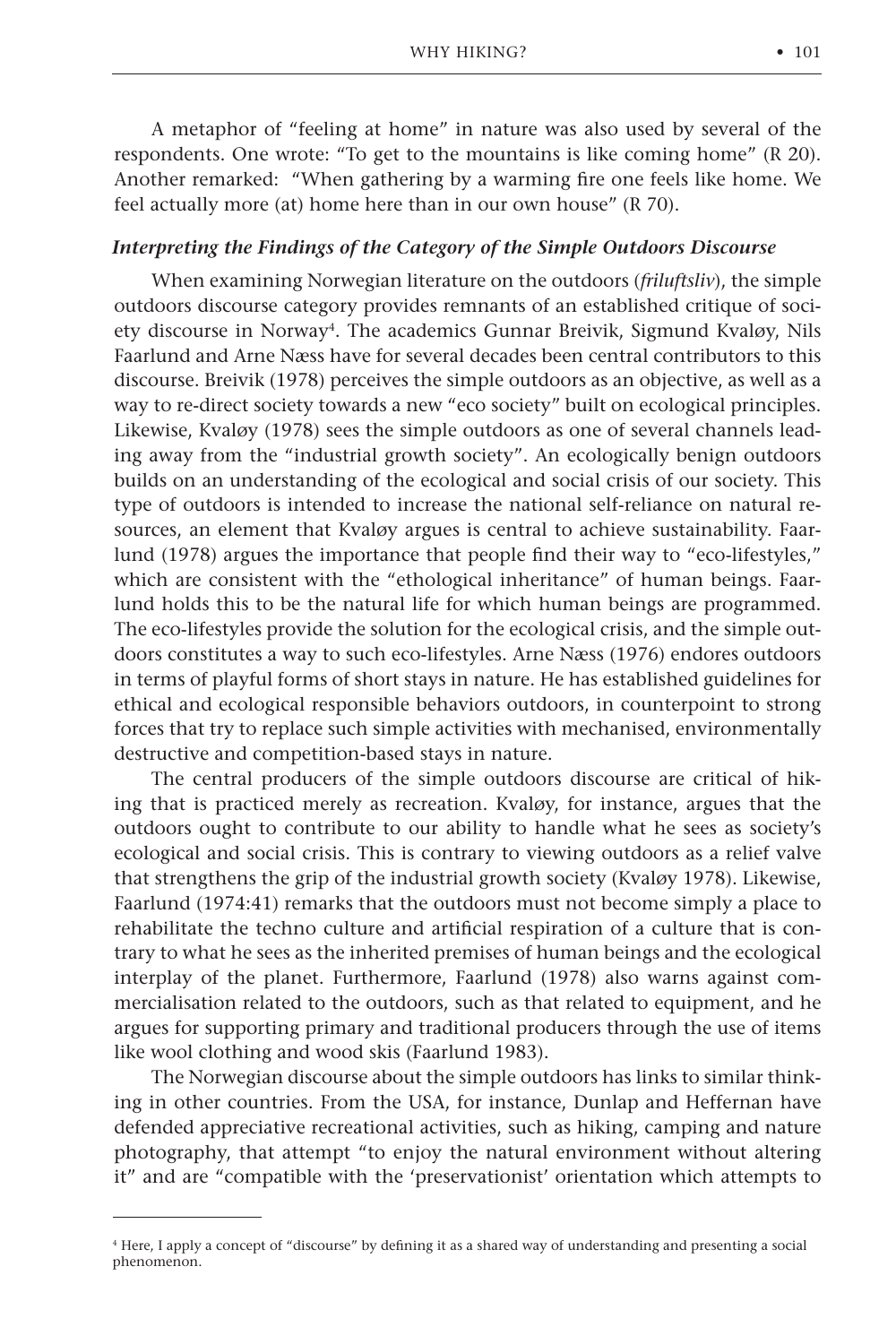maintain the environment in its natural state" (Dunlap and Heffernan 1975). Furthermore, the works of Henry David Thoreau, as well as the ideas by the scout founder, Ernest Thomson Seton, have considerable similarities with those of the simple outdoors in Norway (Olwig 1995).

The discourse of the simple outdoors portrays hiking not only as environmentally friendly itself but also as leading to engagement for conservation and sustainable use of nature. Tordsson (2003) notes that although ideas about the simple outdoors, as well as its connections to a more sustainable society, were highly visible in Norway in the 1970s and 1980s, not many people turned these thoughts into practice. Scholars have also shown that there is a plurality of outdoor practices in Norway, and that the notion of a simple outdoors is not currently playing a dominant role (Pedersen 1995, Vorkinn 2001, Riese and Vorkinn 2002).

As shown so far in this section, the meaning contents of this category fit into the Norwegian discourse of a simple outdoors. Rather than dealing with hiking as a means to adapt to the requirements of our society characterized by system rationality, respondent's texts in this category see hiking as a way of living out a critique of the contemporary society and the negative effects of its system rationality.

With the Weberian rationality concepts, the ideas expressed by respondents's texts in this category can be seen as portraying the simple outdoors as a formal rationality type of action engaged in a deliberate strategy to change the system rationality of society.

Commoditisation in terms of the leisure industry, the culture industry, and the tourist industry may all be seen as manifestations of the infusion of the logoselement into eros-modernity (Wang 1996). However, respondents in this category, strongly reject this element of logos-modernity in relation to their hiking practices. There are aspects of the simple outdoors that clearly are in line with the concept of eros-modernity as well as with all three of Weber's ideal types of action besides that of formal rationality, and the authors of texts grouped in this category write about what they see as a good, valuable and right way of living. Nevertheless, I find it reasonable to argue that the formal rationality is a predominant feature of the action and related reflections.

It is worth pointing out the way that simple outdoors discourse texts see hiking, as an alternative way of living "at home" in natural surroundings. This is a type of *life politics*, implying a choice of lifestyle and self-realisation (Giddens 1991). These hikers portray themselves as persons, who practice an alternative lifestyle, and who also have visions about a more ecologically benign society. In very concrete ways, the attitudes of the respondents in this category are manifested by the use of clothes with natural fibres and the avoidance of specialised high-tech equipment and luxury cabins. Thorstein Veblen provides a theory of the connection between leisure and social status in a mass consumption society. Veblen shows how symbolic value is invested in certain activities and lifestyles (Veblen 1967 [1899]). The recreation category can be understood in light of Veblen's theory, while the category of the simple outdoors discourse entails reactions to a commoditised way of life and self representation that Veblen calls "conspicuous consumption." According to Giddens, the late modern society has a plurality of choices, although many of the choices are rather standardised, and individuality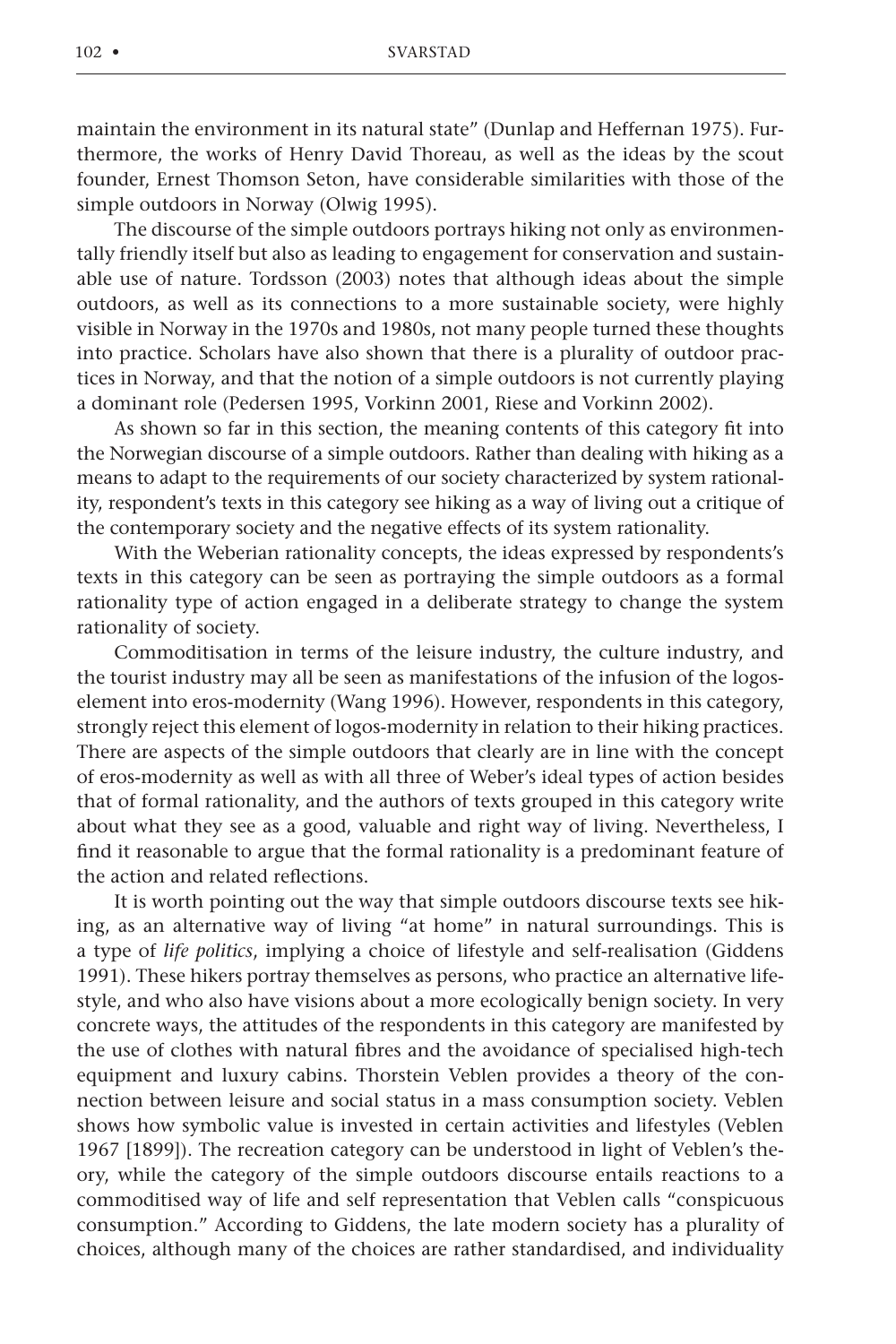may be seen as freedom directed by the market. Nevertheless, Giddens points to how the individuals reflect on the commercialisation itself (Giddens 1991), and the simply outdoors society texts provide examples in which this type of reflexivity is very clear.

The recreation category and the category of simple outdoors discourse appear to be expressions of two very different discourses. In the first case, people seem to be satisfied with modern society, while in the latter case, they are very critical and see hiking as a way of enacting a new type of society. Nevertheless, both categories provide expressions of enthusiasm about hiking, and it is not always possible to place a text fragment only in a single category. People clearly make use of different discourses without always making definite choices between them.

## **3. The belonging category–hiking to establish a sense of belonging and continuity**

The third category of meaning derived from the hiker's texts focuses on how respondents establish linkages to the past and to earlier ways of living in the landscapes where they go hiking. A sense of belonging is related to "original living" far back in human history, as well as in more recent traditional farming systems. Furthermore, a sense of continuity is communicated with respect to cultural roots as well as to earlier periods of respondent's own lives. Several hikers emphasise the importance of passing on the sense of belonging to their children and grandchildren by taking them out hiking. Respondents call for society to conserve nature and cultural landscapes so that future generations can also experience a sense of connectedness. One respondent wrote the following:

"I wonder why it is very important for me to share experiences in forests and mountains with the next generation. To get out in nature, away from people and traffic, alone or with a few others …: That brings a…feeling of freedom. One (is united with) nature. Nothing else is important. One is back again to the origins. Human beings are a part of nature. In the cultural landscape this is indicated by paths which find the easiest way to the top, a cleared courtyard on a sunny ledge in a hillside, a lonely fisher hut far away in the mountains, a cabin in the forest, a cairn on a mountain top. A link to the generations before us. Yes, this is what is important. This is what I do not want the coming generations to lose" (R 55).

Many of the respondents wrote that on their hiking trips, they think about earlier people staying on the summer pasture cottages in the mountains. One respondent describes arriving at a cottage which is not used any more, and she imagines the life of the milkmaid with her livestock:

"It must have been fantastic, sunrises and bright summer nights which had to create peace in the mind. The making of cheese and butter. The old songs suddenly came to me. In such surroundings the poems had to come by themselves. No artificial media reality that shouts for attention. … Here, the lyric and the artistic had to be in full blossom" (R 3).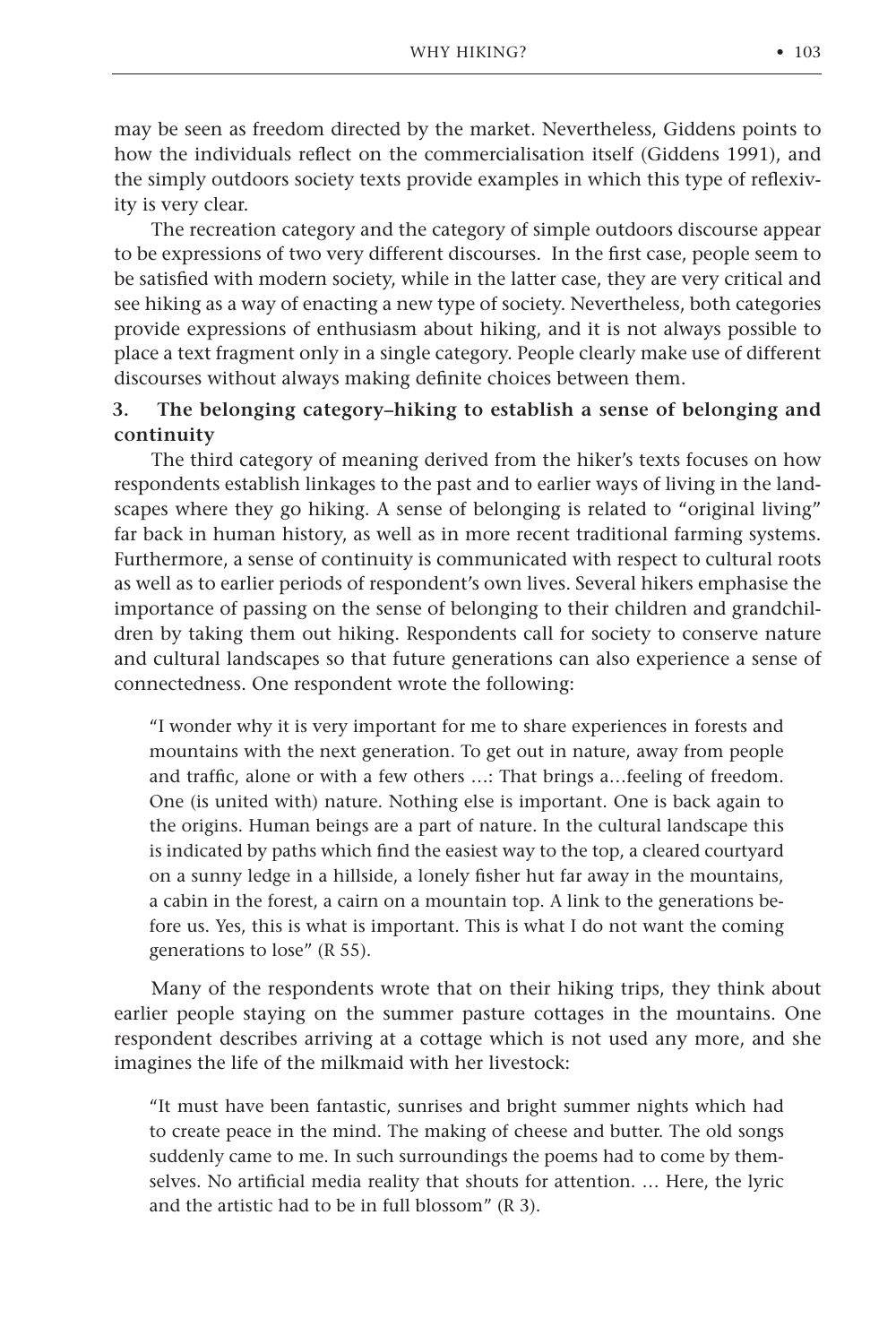Others have a less nostalgic approach, like the following: "Yes, I take my Sunday walk with a light sack, and I think about how they toiled, those who wandered along these paths before us" (R 52).

Besides the traces of earlier traditional living, some of the respondents visit areas in which they do not live themselves, and they value meetings with local inhabitants and particularly farmers. These meetings seem important for them because they create a sense of authenticity and closeness to the places, as well as feelings of connection to traditional and "old" ways of living.

Some of the respondents also show that hiking provides a sense of continuity not only in a long-ago, historic perspective but also in their own lives. One respondent wrote:

"I will never get lost when I go to "Moor Mountain Pass." Neither in nature nor in life. Because the route is on solid ground. I know every turf, every meter. Soul and body become so harmonic and peaceful when I take this trip. Often I pause at the "Pine Ridge" and look at my rural district. I see the "Perch Lake" twinkling if the sun shines. Yes, in a way I see my whole life below me. That is where I have lived almost all my sixty years" (R 69).

Other respondents wrote about their walks near their present homes in a part of Norway in which they did not grow up. In these cases, associations are made to aspects of life from the beginning of their attachment to these places and landscapes. Some of these respondents point especially to memories that they have of hiking in the new places when their children were small.

### *Interpreting the Findings of the Belonging Category*

Witoszek (1991) argues that there is a Norwegian tendency to derive "culture" from "nature". The belonging category can be interpreted as empirical support for this assertion, since it shows how hikers search for cultural roots in landscapes that may be seen as natural.

As Pedersen (1995) notes, hiking provides a break with pre-modern societies' utilitarian relationship to nature. Nevertheless, the belonging category indicates that hikers understand their experience as a means to perceive a connectedness with pre-modern life. Since the Second World War, large changes have taken place in Norway, with increased industrialisation, rationalization of the primary sectors and the building of the welfare state. Both urban and rural areas have been altered in this process. According to Tordsson (2003), there is a perception among outdoor recreationists that an alternative "premodern" identity can be shaped through activities such as hiking. Several researchers have observed how the simple outdoors often are connected to the life of the traditional farming society (Klepp and Thorsen eds. 1993, Pedersen 1995).

Faarlund, presented above as a central contributor to the discourse of the simple outdoors, points to the way that the outdoors may create linkages with the earliest human life. With a minimum of technical equipment, people can simulate life styles of human beings during their first couple of million years. Faarlund also argues that the outdoors may pass on the understanding from contemporary cultures of gatherers, hunters, nomads and "primitive" agriculturalists. According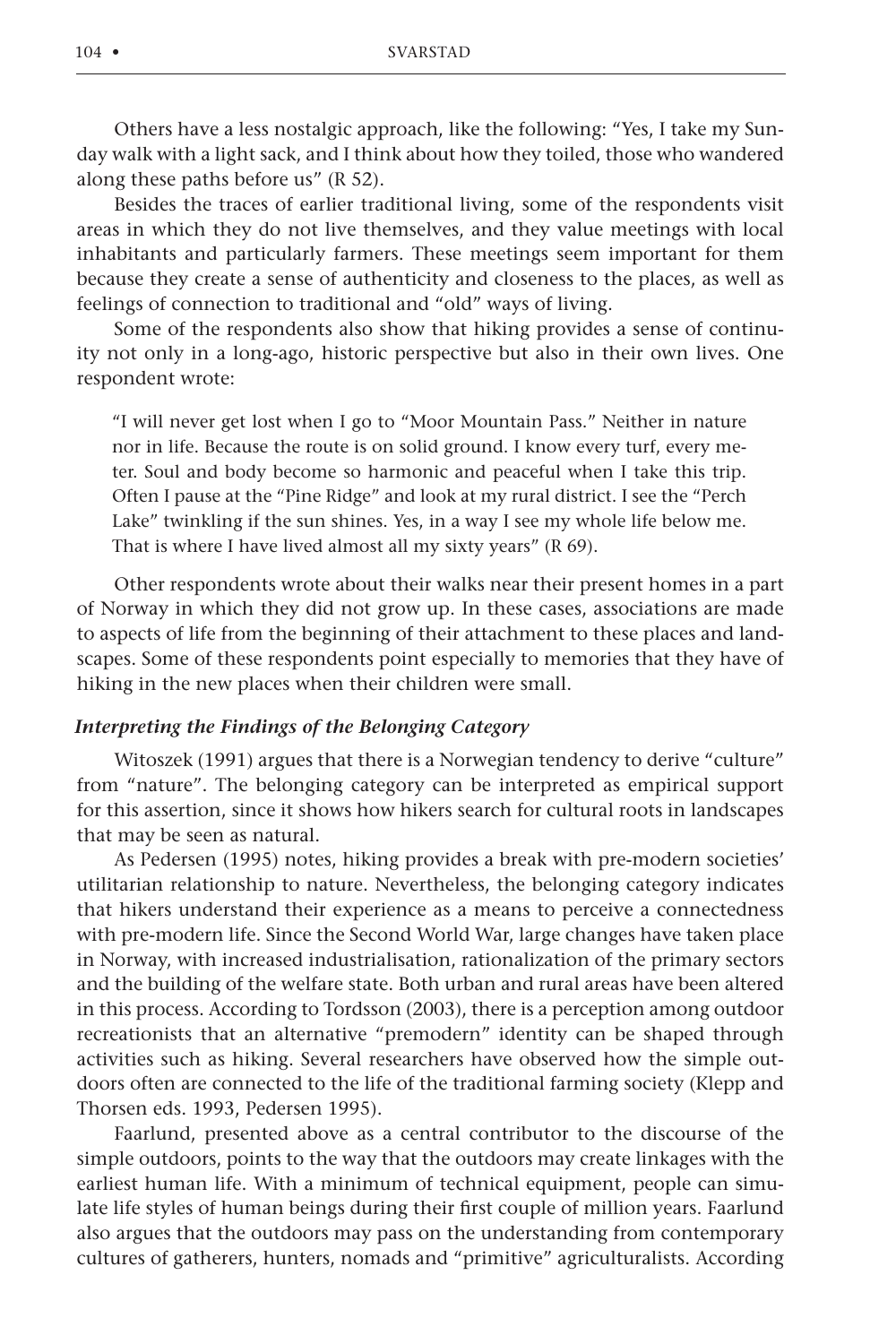to Faarlund, in these cultures people see themselves as an integrated part of nature and they understand the laws for nature's complicated interaction as the laws for their own lives and practices (Faarlund 1974).

Similarly, Olwig (1995) shows how some outdoor activities strongly remind us of the life styles of the ancient hunters and gatherers. He points to the high level of specialisation and segmentation of present society, and he sees outdoor recreation as a conscious or unconscious search back to a nature that society has left behind. This is a way that life becomes more understandable, because it is possible to see how one's own actions contribute to sustaining life.

Tordsson directs the attention to the condition of constant changes that provides a central characteristic of modern society. In contrast, the outdoors can be used as a means to identify with "traditions" and "cultural heritage" as something that remains constant (Tordsson 2003).

Like the other two categories, the belonging category can be seen as a response to the system rationality of the modern Norwegian society, and it adds to the varieties of reflexivity. System rationality leads to an increasingly higher division of labour, which as Marx noted, may cause people to feel alienated. Under conditions of alienation, people do not see how their own works contribute to fulfilling their needs and wants. Alienation may also imply that people fail to understand how own lives and specialized work are linked to recent history as well as to earlier stages of human development. In these circumstances, hiking provides a means to reduce alienation by creating links of belonging – with nature as well as within human history. The empirical material in this category also shows that hiking provides opportunities for people to create a sense of continuity and belonging in their own lives and with their close family, with reference to landscapes where they create long personal relationships through their hiking practices.

Some of the respondents provided accounts that almost exclusively contributed to the belonging category, while several accounts that were predominantly in this category also contained elements of one or both of the other two categories. Since hiking may produce a sense of belonging and thereby help reduce the feeling of alienation, thinking along the lines of the belonging category may provide mental contributions to recreate people's ability to perform at work. In other words, there are clear connections between the recreation category (1) and the belonging category (3). Further, when belonging refers to nature, there is also a clear overlap with the simple outdoors discourse category.

### **Conclusions**

This study has been situated within qualitative studies about leisure activities, such as hiking, as they relate to social theories on modernity. The term modernity has often been applied in vague or inconsistent ways. In this paper I have tried to go beyond superficial connections between modernity and the outdoor activity of hiking. In the context of the modern society of Norway, I have shown how the application of concepts of "rationality" and "reflexivity" can contribute to a deeper understanding of meaning constructions on hiking.

The study reveals three empirical categories of meaning constructions: the recreation category, the category of the simple outdoors discourse, and the be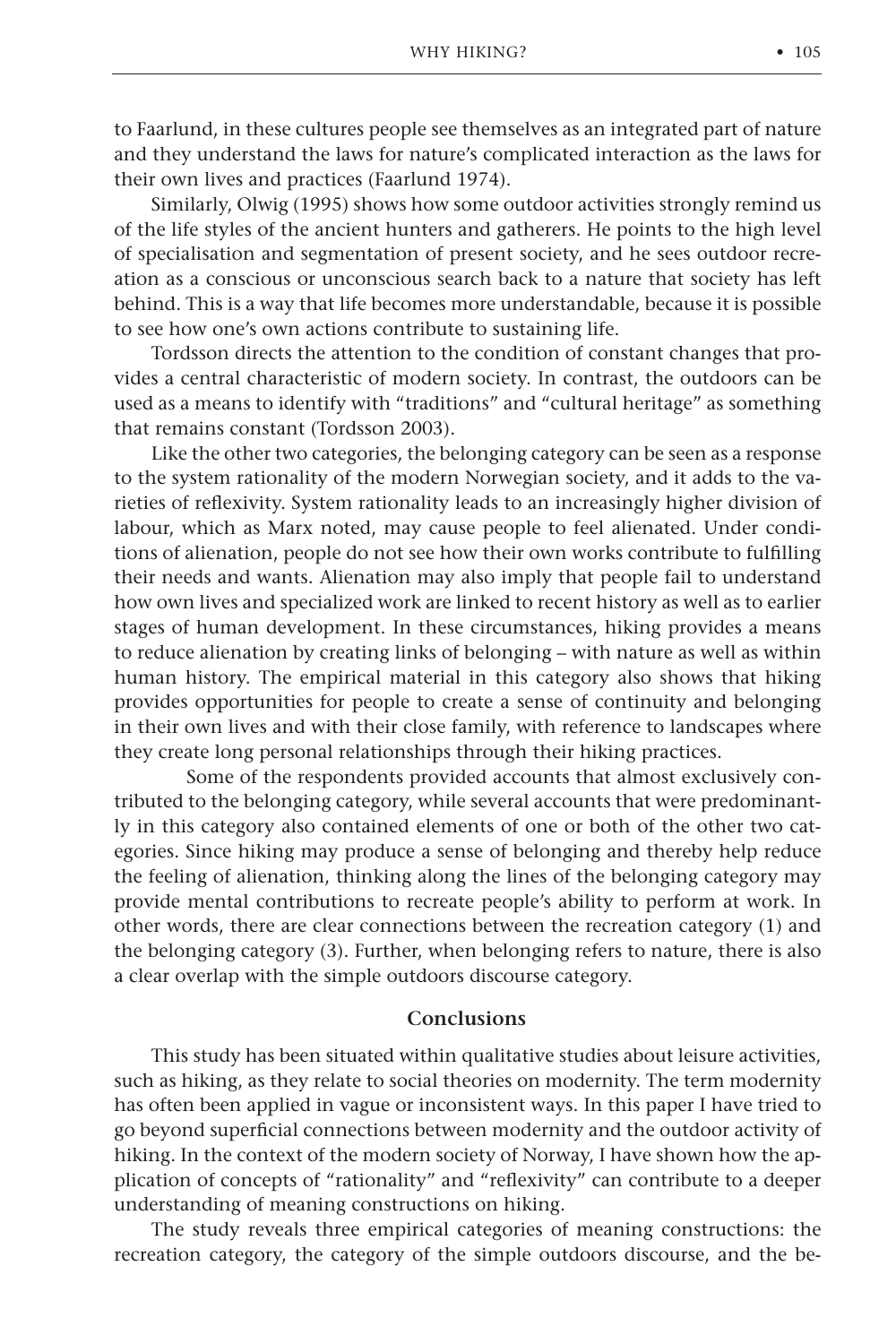longing category. Figure 1 summarises how each of the three categories implies responses to formal micro (individualistic) and system (macro) rationality, and, concomitantly, how each of the categories involves types of reflexivity that construct hiking as a response or solution to the challenges or problems of life in the modern society.

| Categories of meaning<br>constructions                 | Relations to Characteristics of Modern Society                                                                                                                       |                                                                                                         |
|--------------------------------------------------------|----------------------------------------------------------------------------------------------------------------------------------------------------------------------|---------------------------------------------------------------------------------------------------------|
|                                                        | Formal (micro) and system<br>(macro) rationality: Aspects<br>perceived as problematic                                                                                | <b>Reflexivity: Constructing</b><br>the hiking as individual<br>solutions                               |
| 1. The recreation category                             | High performance require-<br>ments at work and in<br>everyday life.                                                                                                  | Maintaining ability to<br>perform at work by mental<br>and physical re-creation.                        |
| 2. The category of the<br>simple outdoors<br>discourse | Modern society imposes<br>high tempo and commodity<br>consumption, and these have<br>grave effects on the well-<br>being of people as well as<br>on the environment. | Hiking constructed as a way<br>of living out an alternative to<br>contemporary society.                 |
| 3. The belonging category                              | System rationality of<br>modern society leads to<br>high division of labour,<br>which causes alienation<br>for the specialised role-<br>possessors.                  | Hiking heals the alienation<br>by the creation of links of<br>belonging-in nature and<br>human history. |

*Figure 1. Summary of Findings.*

The findings of this study may also be seen as providing relevance to policymaking and planning. In their efforts to obtain public access to outdoor areas, as well as to get economic support, hiking organisations often point to the positive health effects of hiking and thereby to its positive effects for society. This paper broadens insights about why hiking may provide core contributions to well-being for people in modern societies. The grounded theory analysis of texts written by hikers themselves has made it possible to contribute to the understanding of why people devote their leisure time to hiking.

This is a leisure activity that usually is not associated with consumptive, rational purposes. Thus, hiking deviates from more traditional outdoor activities, such as hunting, fishing and berry picking. Nevertheless, the study reveals that in all the three identified meaning categories, hiking provides a rational response to central features of modern society.

Furthermore, in Norway it is possible to interpret hiking as a more or less ritualised activity, particular as a family activity on Sundays. Thus, hiking can easily be seen as something Norwegians simply just do. In other words, Weber's ideal type of traditional action seems to provide an appropriate framework for understanding hiking. Nevertheless, this study shows that rationality is a central feature of the analysed texts.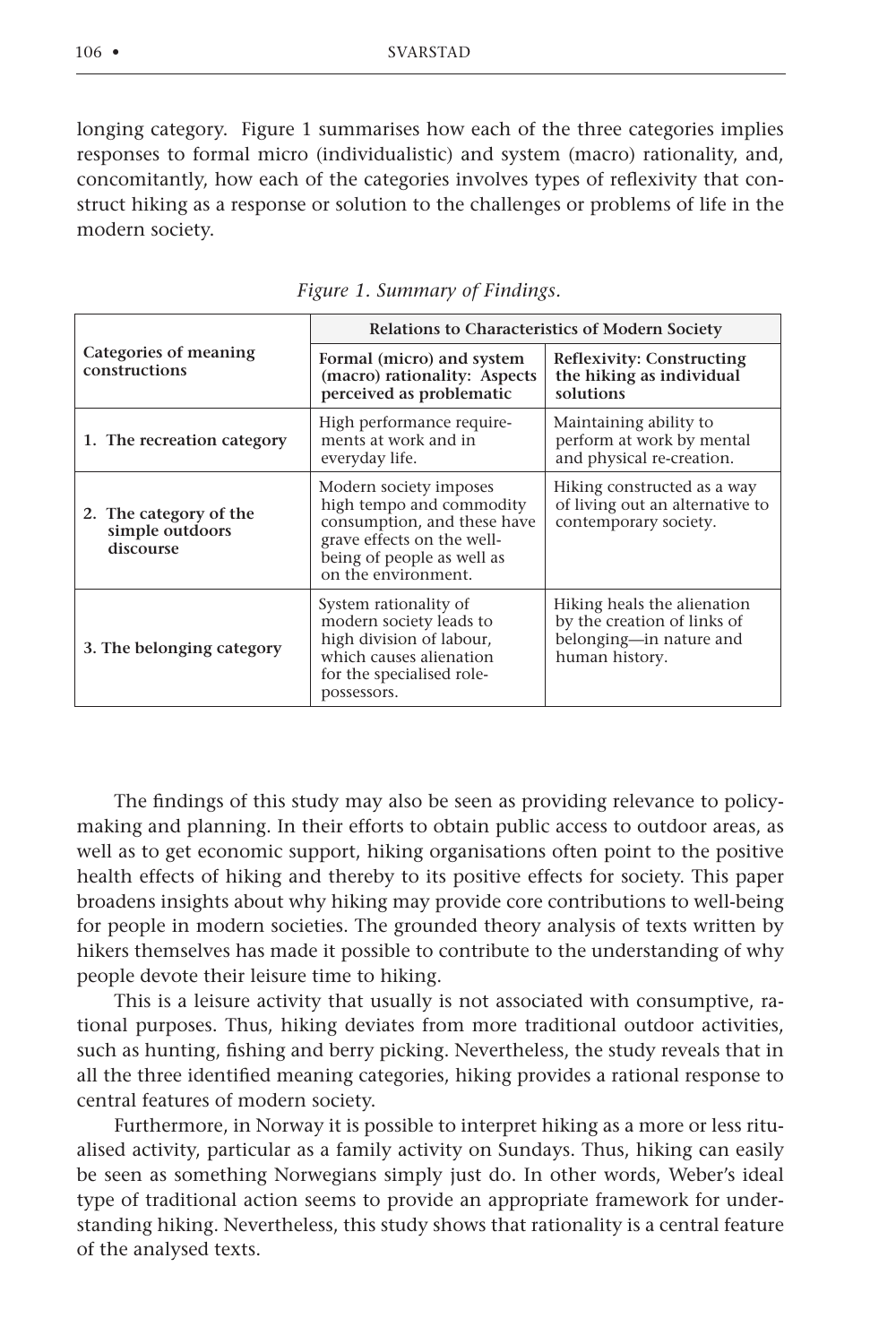In this paper, a grounded theory strategy has been applied to analyse written accounts from Norwegian hikers in order to try to grasp why they enjoy their leisure activity of hiking. The analysis led to identification of three categories of meaning constructions, and aided by existing literature and social science theories, deeper interpretations of these categories were made. Can the findings be of relevance beyond the narrow topic of hiking in Norway? First of all, it is clear that although hiking was the narrow focus of the study, the three categories have relevance to a broader topic in Norway of outdoor activities (*friluftsliv*) and debates on outdoor activities and related area planning. Moreover, grounded theory studies like this are meant to be followed by other studies to establish the breadth and limitations of the relevance of the findings and in order to specify features that may have particular broad relevance. Thus, such consecutive stages constitute research that is rather similar to conventional theory testing. Since hiking is a leisure activity that is popular in many countries, researchers could apply the three meaning categories as templates for comparison to reveal similarities and differences in the constructions that hikers in other countries make about their activities.

I want to end this paper by demonstrating the possibility for a broad relevance of the findings by suggesting that the three meaning categories may be used to contribute to the explanation of the growing popularity of a recent trend of globalisation that is labelled "ecotourism". The tourism industry today invites us on journeys to interesting environments all around the world. If people tend to reflect in accordance with the recreation category (category 1), they would be looking for holidays that provide effective escapes from the high performance requirements of society's system rationality. What about snorkelling on coral reefs somewhere in the Indian Ocean? Or taking a walking safari to watch mountain gorillas in Uganda? These both seem to provide ways of bringing people in closer touch with nature as well as taking them as far away as possible from the challenges and stresses in everyday lives. From the perspective of the belonging category (category 3), ecotourism may also be a very good idea. The hikers in Norway show that hiking may contribute to reducing alienation by creating webs of belonging with nature as well as with human history. In the context of globalization, people may increasingly tend to expand their geographical range in their search for belonging. Ecotourism is a concept that seeks to bring tourists in touch with local people, and with programs to give (at least some) support to local conservation as well as to people. Thus, ecotourism appears as a win-win endeavour that provides the tourists with a good consciousness from a vacation that supports the environment and local people.

From the category of the simple outdoors discourse (category 2), however, global ecotourism must be seen as an element of modern society that provides yet a new step in the wrong direction, with considerable contributions to greenhouse gases and a wasteful lifestyle. The win-win claims from the ecotourism companies are not likely to be realistic from this perspective. In Norway, though, the simple outdoors discourse seems to be losing ground, and in many other countries it may not exist at all. Thus, some of the explanation on the expansion that we see of ecotourism today may be found in the prevalence of responses from the recreation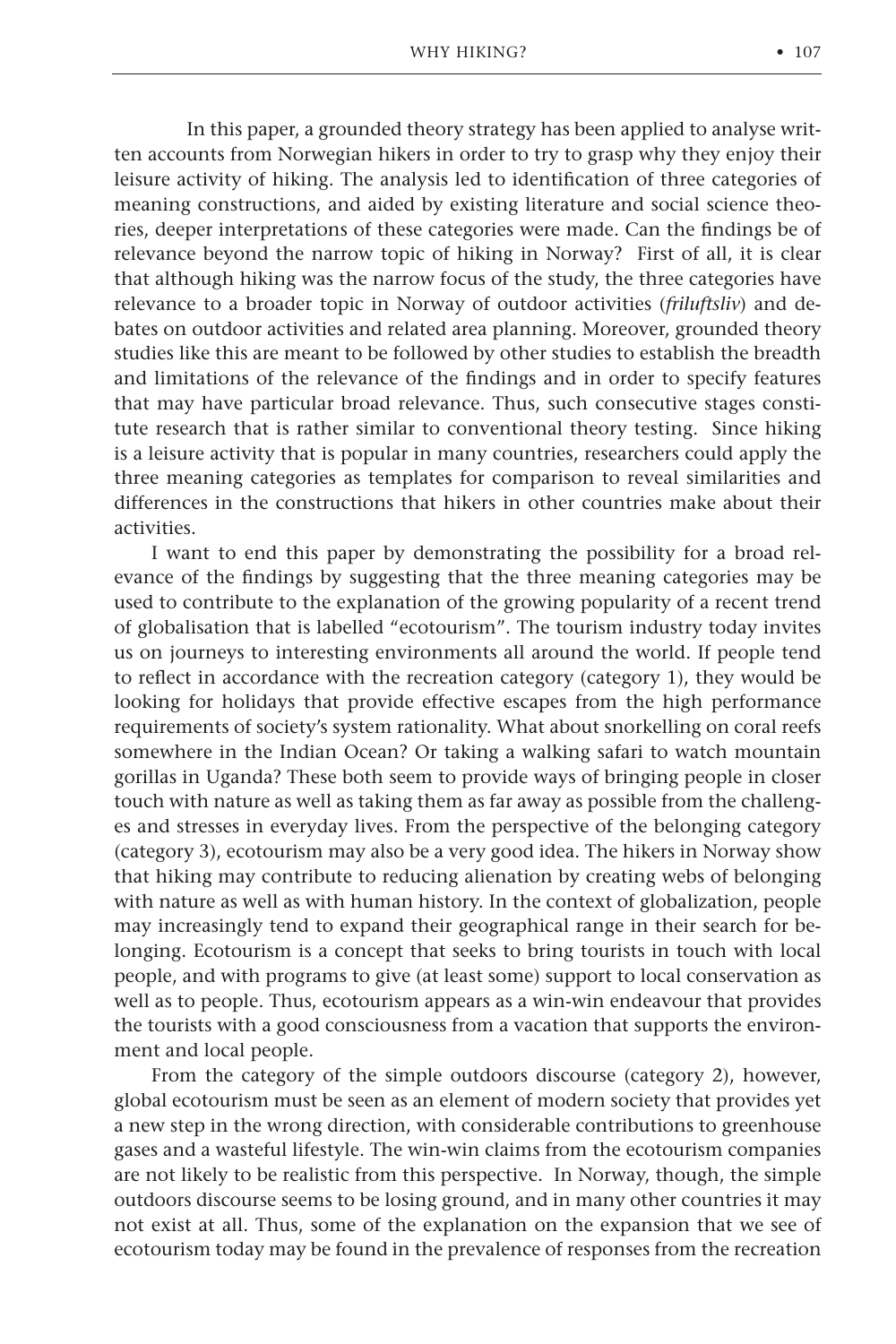(1) and belonging (3) categories to the present system rationality in the wealthiest parts of our globalised world. Further elaboration of theory along these lines has to be grounded in further empirical investigations.

### **Literature**

- Adorno, T. and M. Horkheimer. 1973. Dialectic of Enlightenment. London: J. Cumming Allen Lane.
- Almås, R. and M. Gullestad. 1990. Write your life. A Norwegian life story contest. *Rural Research Papers* no. 1/1990. Trondheim: Centre For Rural Research.
- Almås, R. and M. Gullestad (eds.). 1990. *Livshistorier. Seks bidrag til selvbiografikonkurransen "Skriv ditt liv" [Life histories. Six contributions to the autobiography competition "Write your life]* Oslo: Universitetsforlaget.
- Bauman, Z. 2000. *Liquid Modernity*. Cambridge: Cambridge Polity Press.
- Bischoff, A. and A. 1977. Odden. 2002. Nye trender i norsk friluftsliv Utvanning eller forsterkning av gamle mønster og idealer [New trends in Norwegian *friluftsliv* – dilution or reinforcement of old patterns or ideals]. *Forskning i Friluft* (conference report). Oslo: Friluftslivets fellesorganisasjon.
- Bourdieu, P. 1977. *Outline of a theory of practice.* Cambridge: Cambridge University Press.
- Breivik, G. 1978. To tradisjoner i norsk friluftsliv [Two traditions in Norwegian *friluftsliv*]. In: Breivik, G. and H. Løvmo (eds.). *Friluftsliv – fra Fridtjof Nansen til våre dager.* Oslo: Universitetsforlaget. Pp. 7-16.
- Collins, R. 1986. Weberian Sociological Theory. Cambridge etc.: Cambridge University Press.
- Dunlap, R.E. and R.B. Heffernan. 1975. Outdoor recreation and environmental concern: An empirical examination. *Rural Sociology*, 40:18-30.
- Faarlund, N. 1974. *Friluftsliv: Hva hvorfor hvordan* [*Friluftsliv*: What why how]. Hemsedal: Høyfjellsskolen norsk alpincenter.
- Faarlund, N. 1978. Om økoliv [On eco-life]. In: Breivik, Gunnar and Håkon Løvmo (eds.): *Friluftsliv – fra Fridtjof Nansen til våre dager.* Oslo: Universitetsforlaget. Pp. 211-216.
- Faarlund, N. 1983. Ull eller syntetfiber i kulden. Utdrag av en vurdering i anledning klage til Forbrukerombudet, desember 1980 [Wool or syntetic fiber in the coldness. Extract from an evaluation related to a complaint to the consumer ombudsman, December 1980]. In: *Mestre fjellet* no. 31-32 p. 19.
- Giddens, A. 1990. *The Consequences of Modernity.* Cambridge: Polity Press.
- Giddens, A. 1991. *Modernity and Self-Identity. Self and Society in the Late Modern Age.* Cambridge: Polity Press.
- Glaser, B.G. and A.L. Strauss. 1967*. The discovery of grounded theory: Strategies for qualitative research.* New York: Aldine.
- Habermas, J. 1992. *Postmetaphysical Thinking.* Cambrige: Polity.
- Harvey, D. 1989. *The Condition of Postmodernity.* Cambridge MA & Oxford UK: Blackwell.
- Klepp, A. and L. E. Thorsen (eds.). 1993. Den Mangfoldige fritiden [The multitudious leisure time]. *KULT-bøker* no. 5. Oslo: Ad notam Gyldendal.
- Kvale, S. 1989. To Validate is to Question. In: Kvale, S. (ed.): *Issues of Validity in Qualitative Research*. Lund: Studentlitteratur.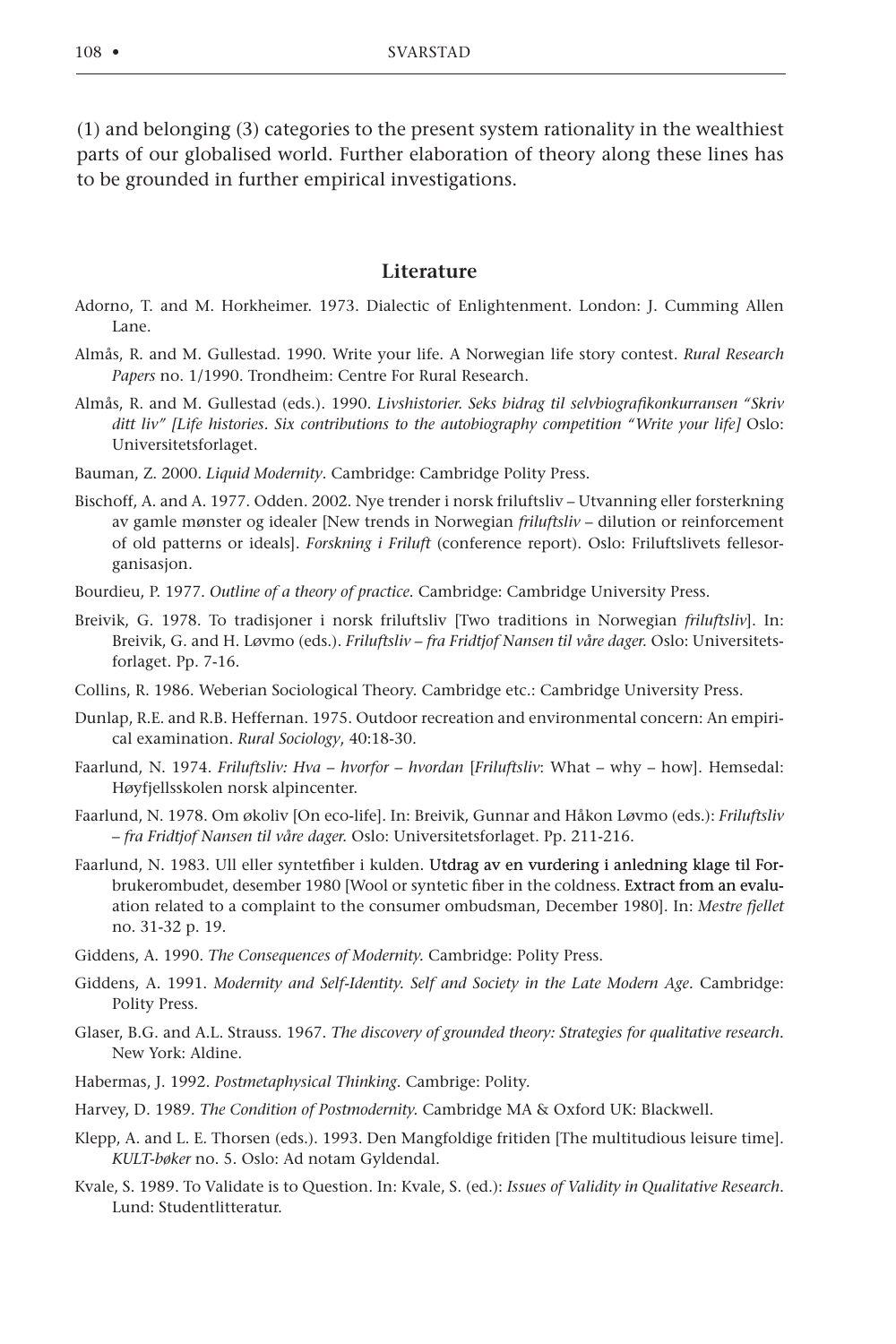- Kvaløy, S. 1978. Industrivekstsamfunnet perspektive for et økologisk orientert friluftsliv [The industrial growth society – perspective for an ecological oriented *friluftsliv*]. In: Breivik, G and H Løvmo (eds.): *Friluftsliv – fra Fridtjof Nansen til våre dager.* Oslo: Universitetsforlaget. Pp. 206-211.
- Kuentzel, W. F. 2000. Self-Identity, Modernity, and the Rational Actor in Leisure Research. *Journal of Leisure Research* 32(1):87-92.
- Lipietz, A. 1987. *The crises of global Fordism.* London: Verso.
- Lyotard, J. F. 1997. *The Postmodern Condition: A Report on Knowledge*. Minneapolis: University of Minnesota Press.
- Mjøset, L. 1980. Rasjonalitetens dimensjoner i Max Webers lære om økonomi og samfunn. Oslo: University of Oslo, Institute of Sociology.
- Mjøset, L. 2005. Can Grounded Theory solve the problems of its critics? *Sosiologisk Tidsskrift* 13(4):379-408.
- Mjøset, L. 2006. A case study of a case study. *International Sociology* 21(5):735-766.
- Mæland, S. 2004. Basehopping nasjonale selvbilder sublime opplevelser [Base jumping national self-image – sublime experiences]. *Norsk Antropologisk Tidsskrift* 15(1-2):86-100.
- Nedrelid, T. 1992. Friluftslivet og vår nasjonale selvforståelse [The *friluftsliv* and our national selfimage]. *Nytt Norsk Tidsskrift* no. 2:281-288.
- Næss, A. 1976. *Økologi, samfunn og livsstil* [Ecology, society and lifestyle]. Oslo, Bergen, Tromsø: Universitetsforlaget.
- Odden, A. 2005. Endringer og stabilitet i norsk ungdoms friluftslivsutøvelse 1970-2004 [Changes and stability in Norwegian youths' exercise of *friluftsliv* 1970-2004] . *Forskning i Friluft 2005*  (conference report). Oslo: Friluftslivets Fellesorganisasjon.
- Odden, A. 2008. *Hva skjer med norsk friluftsliv? En analyse av utviklingstrekk i norsk friluftsliv 1970- 2004* [What happens with Norwegian *friluftsliv*? An analysis of changes in the Norwegian *friluftsliv* 1970-2004]. PhD dissertation. Trondheim: Department of Geography, NTNU.
- Olwig, K. R. 1995. Er friluftsliv meningsløst. Giver det mening at skelne det fra sport? [Is *friluftsliv* without meaning. Does it give meaning to distinguish it from sport?] In: Damkjær, S. and L. Ottesen (eds.): "Ud i det fri" – Sport, turisme og friluftsliv. *Idrætshistorisk Årbog* 1995. Odense Universitetsforlag.
- Pedersen, K. 1995. På sporet av et mangfold av friluftslivsstiler [In the trac of a pluralism of *friluftsliv* lifestyles]. In: Damkjær, S. and L. Ottesen (eds.): "Ud i det fri" – Sport, turisme og friluftsliv. *Idrætshistorisk Årbog* 1985. 11. Årgang. Odense, Denmark: Odense Universitetsforlag.
- Pedersen, K. 1999. "Det har bare vært naturlig!" Friluftsliv, kjønn og kulturelle brytninger ["It has only been natural!" *Friluftsliv, gender and cultural conflicts].* Avhandling (dr. scient.) Oslo: Institutt for samfunnsfag, Norges idrettshøgskole.
- Pedersen, K. 2003. Er det "ukult" å like natur? Ungdoms fortellinger om natur [Is it "uncool" to enjoy natur? Youths' narratives on natur]. In: Hodne, B. and R. Sæbøe: *Kulturforskning*. Oslo: Universitetsforlaget. Pp. 183-193.
- Reed, P. and D. Rothenberg (eds.). 1993. *Wisdom in the open air: The Norwegian roots of deep ecology.* Minneapolis, London: University of Minnesota Press.
- Richards, T.J. & L. Richards. 1994. Using computers in qualitative research. In: N.K. Denzin and Y. S. Lincoln (eds.): *Handbook of qualitative research*. Thousand Oaks/London/New Delhi: SAGE Publications, Inc.
- Riese, H. and M. Vorkinn. 2002. The production of meaning in outdoor recreation: a study of Norwegian practice. *Norwegian Journal of Geography* 56:199-206.
- Rojek, C. 1995. *Decentring leisure: Rethinking leisure theory.* London: Sage.
- Rojek, C. 1997. Leisure Theory: Retrospect and Prospect. *Society and Leisure* 20(2): 383-400.